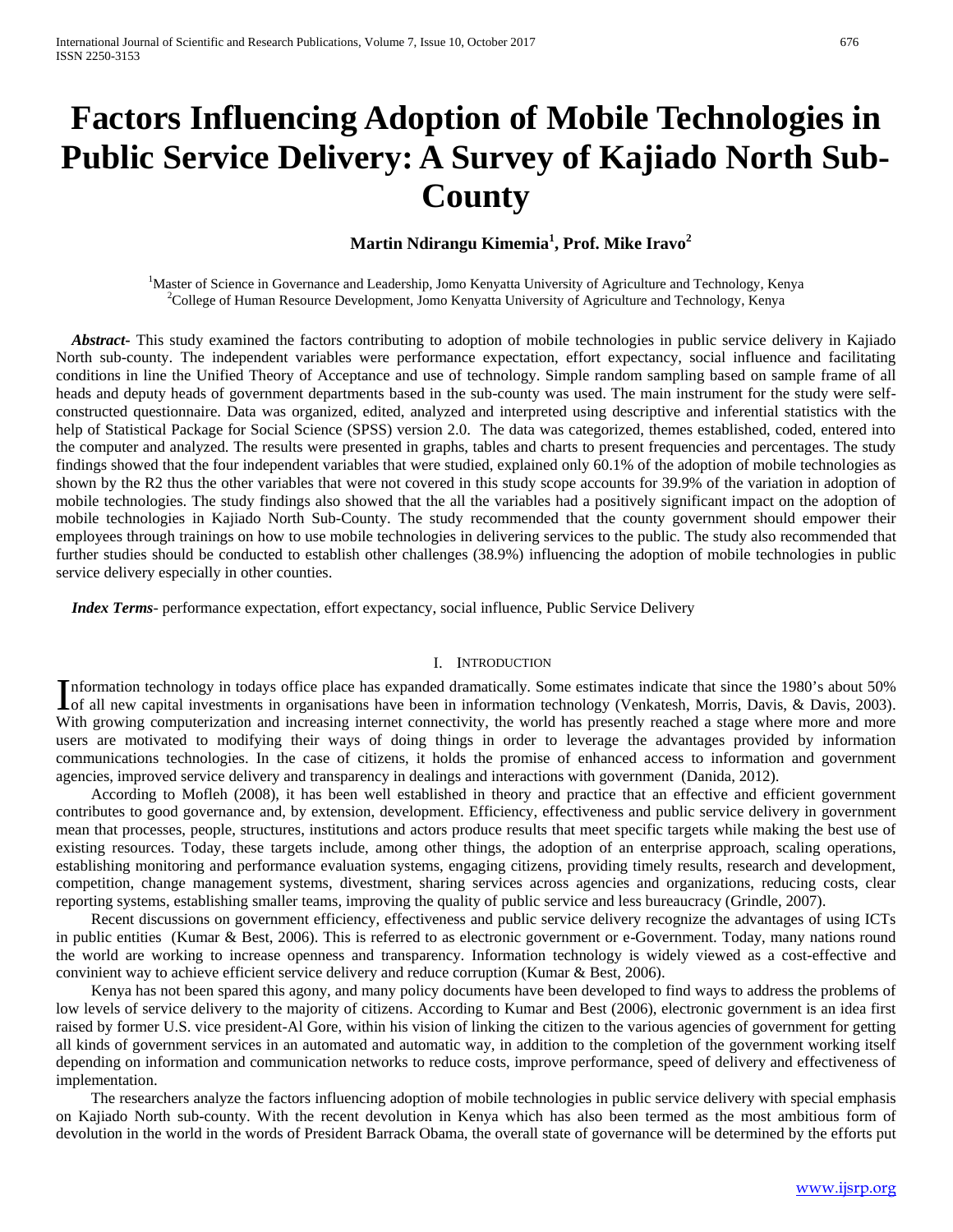in place by individual counties. The research will study factors influencing adoption of mobile based IT among individual government officials working in Kajiado sub-county. It will be worthwhile to note that different individuals react differently to information technology. The success of information technology as a driver of efficiency in public service delivery will depend on how well the officials embrace it.

 Wamoto (2015) posited that there is significant pressure from citizens in the Kenya environment for quicker services from government hence pressuring the government to improve service delivery by adopting and implementing e-government services. Kajiado North sub-county is quite vast and the road network is not properly developed. Because of this limitation, physical access to government service may prove slow and expensive and hence defeating the very purpose of devolution. For this reason it is important for government to implement mobile-based technology solutions so as to be able to reach the greatest number of people and avail an efficient mechanism for accessing services.

 The problem of access to service due to poor infrastructure in Kajiado north sub-county has not been fully resolved by the decentralization programme christened huduma centers simply because there is only one such center in the entire Kajiado county. Business people and other citizens are adversely affected by the long distances they have to travel to receive even the simplest form of government services. According to GOK (2014), the ICT sector in Kenya grew at an average of nearly 20 per cent annually from 1999 to 2013. Internet usage rates for 2013 were around five for every ten adults. Person-to-person mobile money transactions at the end of 2010 were equivalent to around 20 per cent of the GDP with two of every three Kenyan adults being users. ICT has been one of the main drivers of Kenya's economic growth over the last decade.

 It is therefore evident that ICTs use among the citizen will increase in the future ther is no doubt that mobile based technologies will be the fastest and most efficient channel for public and private service delivery. This fact has not been truly reflected in Kajiado north sub-county. The 2013 statistics show that the ICTs forward and backward linkages have continued to improve at a national scale, with employment opportunities hitting over 150,000. For instance, there were 103,165 mobile money agents by June 2013. The rise in the number of agents indicates increased access of mobile money transfer services as well as creation of employment opportunities in ICT. It would be desirable to provide more services through mobile phone-based Technologies so that more people can access such services. The study sought to identify the factors influencing the adoption of mobile phone-based ICTs in delivery of public service to the residents of Kajiado north sub-county. The results of this study were important for policy makers so that they can understand how well public services can be delivered through the mobile phone in the days to come.

 The general objective of this study was to determine the factors influencing adoption of mobile technologies in public service delivery in Kajiado north sub-county. The specific objectives of this study were to determine the contribution of performance expectancy in adoption of mobile-based technologies in Kajiado North sub-county, to examine the role of effort expectancy in adoption of mobile-based technologies in Kajiado North sub-county, to establish the role of social influence in adoption of mobilebased technologies Kajiado North sub-county and to determine the contribution of facilitating conditions in adoption of mobile-based technologies Kajiado North sub-county

#### II. LITERATURE REVIEW

#### **2.1 Theoretical framework**

 This section reviews the past studies on the field governance and mobile technologies and measures that have been found important in evaluating ICTs. The aspects of efficiency in public service delivery through mobile technologies discussed in this section include Performance expectancy, effort expectancy, social influence, and facilitating conditions in adoption mobile –based technologies (MBTs) in provision of public services.

 This study found some relevant theories and models which best explain the relationship that exists between the independent variables and the dependent variable. These theories and models are the Diffusion of innovation theory and the unified Theory of and acceptance and use of technology (UTAUT).

# **2.1.1 Diffusion of Innovations Theory**

 One theory which attempts to understand the reasons why some people adopt new ideas more rapidly than others is the theory of diffusion of innovations. An innovation is an idea, behavior or object that is perceived as new by its audience (Rogers, 2003). According to Rogers (2003), the reasons why certain innovations spread more quickly than others is because of relative advantage, compatibility to existing values, simplicity and ease of use, trial ability and finally observable results. These are the qualities of an innovation which determine the rate at which such an innovation or idea will be accepted by users. Rogers postulates that these qualities account for 47-87% of the variation in adoption of new ideas. In this theory, re-invention is a key principle. This means that developers are always expecting users to provide new feedback and insights on how to develop the idea and make it better.

 Relative advantage is described as the degree to which an innovation is perceived as better than the idea it supersedes by a particular group of users, measured in terms that matter to those users, like economic advantage, social prestige, convenience, or satisfaction. The greater the perceived relative advantage of an innovation, the more rapid its rate of adoption is likely to be (Rogers, 2003). There are no absolute rules for what constitutes "relative advantage". It depends on the particular perceptions and needs of the user group. This quality is equivalent to what other theories term as performance expectancy (PE).

 Compatibility with existing values and practices is the degree to which an innovation is perceived as being consistent with the values held as important by a group of people.. An idea that is incompatible with their values, norms or practices will not be adopted as rapidly as an innovation that is compatible. Another quality which is shared by the diffusion theory and other theories is Simplicity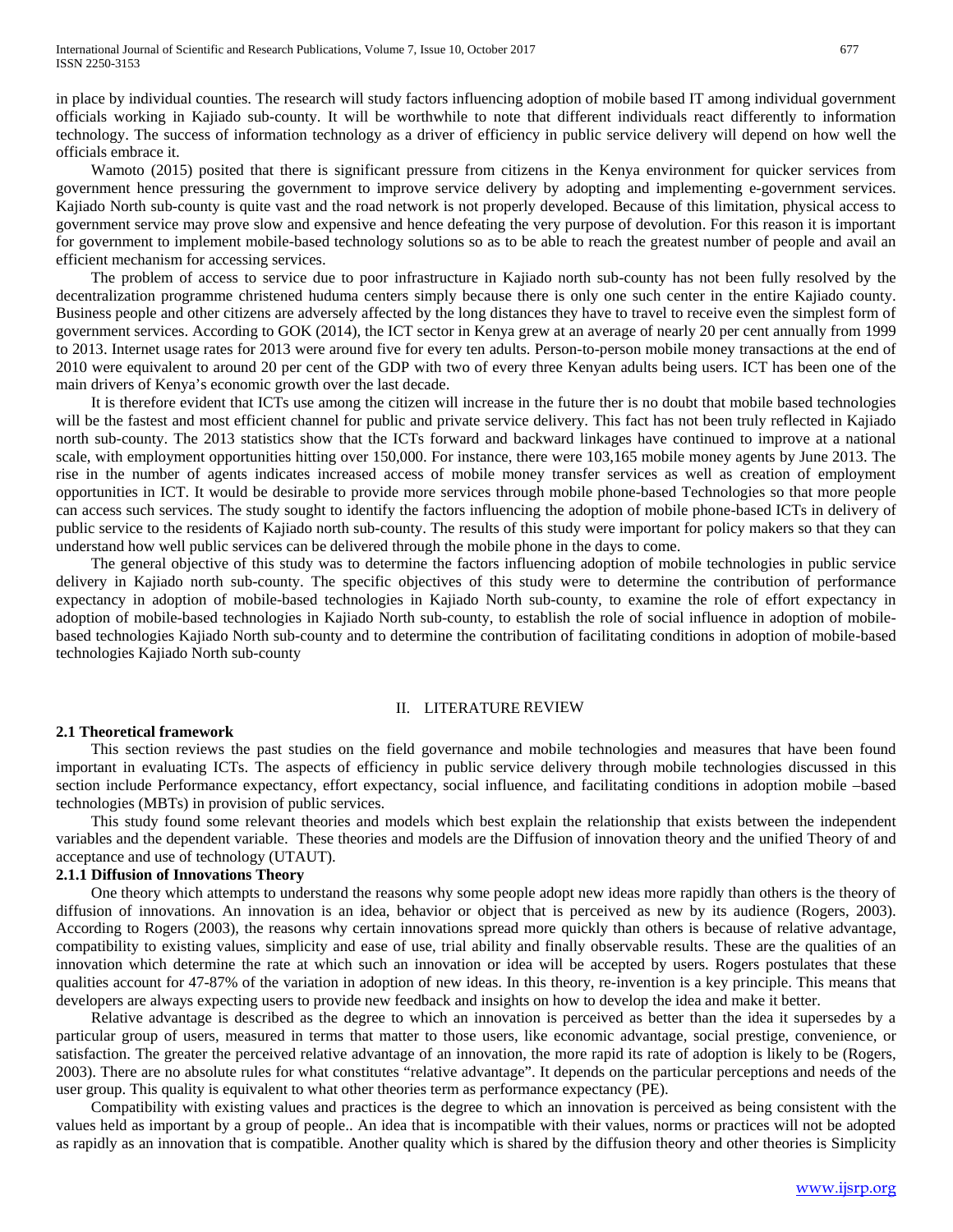and ease of use which is the degree to which an innovation is perceived as difficult to understand and use. According to Rogers (2003), new ideas that are simpler to understand are adopted more rapidly than innovations that require the adopter to develop new skills and understandings. This quality is also commonly referred to as Ease of Use in the other theories. Another quality of an idea as postulated by the Diffussion theory is trialability which is the degree to which an innovation can be experimented with on a limited basis. An innovation that is trialable represents less risk to the individual who is considering it for example in our case we might want to term Facebook and Twitter as trialable technologies because these applications come in-built with a majority of standard cell phones.

# **2.1.2 Unified Theory of Acceptance and Use of Technology (UTAUT)**

 This research project used the Unified Theory of Acceptance and Use of Technology (UTAUT) as a theoretical basis to conduct empirical research testing the factors that influence use of mobile technologies in the process of delivering public service in Kajiado North sub-county. Venkatesh et al. (2003) combined eight user acceptance and motivation models to propose the Unified Theory of Acceptance and Use of Technology. The eight theories are the Theory of Reasoned Action (TRA), the Technology Acceptance Model (TAM), the Motivational Model (MM), the Theory of Planned Behaviour (TPB), a combined theory of Planned Behaviour/Technology Acceptance Model (C-TPB-TAM), the Model of PC Utilization (MPCU), Innovation Diffusion Theory (IDT), and Social Cognitive Theory (SCT).

 According to Venkatesh et al. (2003), UTAUT is comprised of a range of factors which are taken into consideration when evaluating the Behavioral intention to use and the level of acceptance of a particular technology or system. Derived from this, UTAUT suggests that four core factors are direct determinants of technology acceptance (behavioral intention) and use (behavior): These factors are made up of four different constructs used in measuring user acceptance and user behaviour and these include

 The theory also introduces several intervening variables which we will not focus on in this study. UTAUT will be used with modifications in consideration of the unique requirements of the Kajiado-North case. The validation of UTAUT in the originating paper (Venkatesh et al., 2003) showed that UTAUT explains 70% of the variation in usage intention (acceptance) of technology which is greater than each of the eight previous models and their extensions.

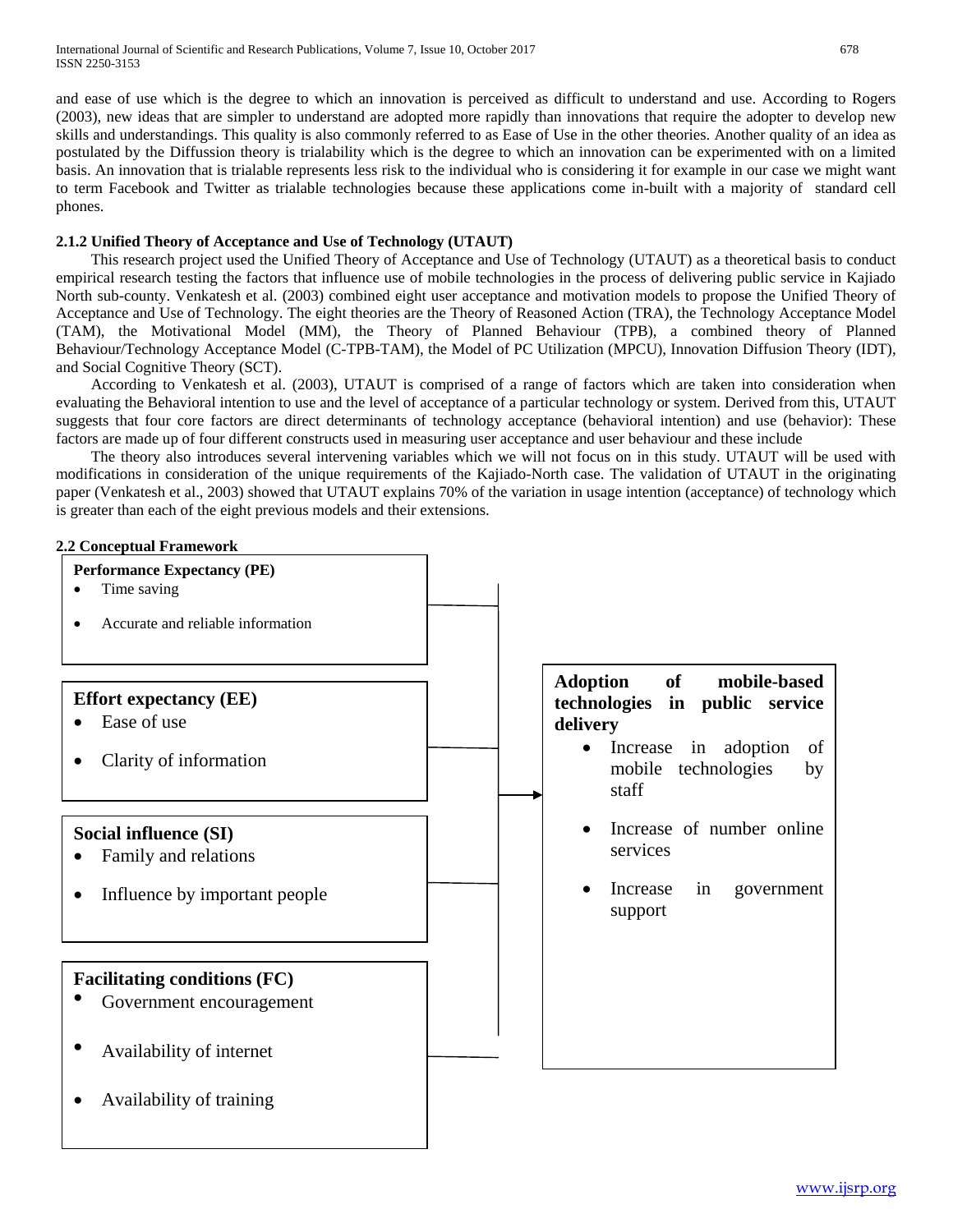# **Independent variables** Dependent variables **Figure 2.1: Conceptual Framework**

#### **2.3 Empirical Review relevant to the study**

 Unlike many developed countries, a majority of the developing countries have very low levels of access to internet connection especially among the rural poor. Enough research has been done in the area of ICTs by researchers and analysts from all parts of the world. One area where a majority of them concur is that adoption of ICT approaches in governance comes with a multiplicity of benefits to governments, businesses and the citizens. Some of the benefits which accrue from the adoption of mobile based technologies (MBTs) in government improved efficiency of administrative processes, increased transparency by way of easy access to information by all, improved services delivery by eliminating queue and unnecessary waiting, decreased corruption, contribution to revenue growth and cost reductions especially in tax payments and collections.

 Several studies have been conducted by various scholars to try and understand factors influencing adoption of technologies. Researchers who adopted the UTAUT model either use the same constructs proposed by Venkatesh et al. (2003) to make changes to the constructs to suit their respective context Suhonen (2015). In their study conducted in Uganda, Engotoit, Moya, Kituyi and Abima (2016) established a significant positive relationship between the independent variables of Performance Expectancy, Effort Expectancy, Social Influence and the dependent variable Behavioral Intentions to use as well as Behavioral intentions to use and adoption of MBTs which is also a dependent variable. The study further found a confirmatory significant positive relationship between Performance expectancy and Behavioral intentions to use, Effort Expectancy and Behavioral Intentions to use, Social Influence and Behavioral intentions to use and finally behavioral intentions to use and the adoption of MBTs.

 According to Prensky (2001) in his study posits that young people today are all 'native speakers' of the digital language of computers. The youth frequently adopt new instructional technologies in learning and constructing knowledge. The transmission of general information through use of mobile technologies is more and more frequent today among young people who constitute the largest portion of our population. The young people spend considerable amounts of time and money staying connected with their friends through their mobile phones. It is hence more likely than not that they would prefer to be able to access government service and many other available services through the convenience of their phones.

 Currently, approximately 90% of handset sales worldwide are for devices powered by Googles's Android and apple's iOS mobile operating systems (Charles, 2013). These devices are what are commonly referred to as Smart phones and they come with a host of amazing capabilities. For this reason, majority of phone users are expected to be able to access internet and other mobile based technologies. The United Nations through the Department of Economic and Social Affairs (UNDESA) has been in the frontline in advocating for integration of ICTs into government service delivery and as a result, UNDESA has been publishing E-government surveys every two years since 2003. The UN body has been ranking the nations using an index known as EGDI (E-government development index) which is computed based on a nations achievement or score in relation to three components namely: human capital, Telecommunication Infrastructure Index (TII) and Online Service Index (OSI).

 This means that a nation's score is measured on three important dimensions namely: the availability of online services, telecommunication infrastructure and human capacity. The EGDI scores are categorized into Low - (below 0.25), Middle -between (0.25-0.5), High (0.5-0.75) and Very high (above 0.75). According to the EGDI survey of 2014, Kenya, Ethiopia, Sudan, Uganda and a majority of Sub-Saharan nations were ranked as Middle EGDI nations. The very high EGDI category was occupied largely by developed OECD nations like USA, Japan, South Korea and Singapore among others. In the Low EGDI category lies nations like Mozambique, South Sudan, Congo, and Afghanistan.

 It is on this premise that devolution and a commitment to make service delivery available to the largest number of people is founded. According to the (KNBS, 2015) the Government of Kenya has identified Information and Communication Technology (ICT) as a key enabler to the attainment of the goals and aspirations of the Vision 2030. The thrust of the vision with regard to the ICT sector is to transform Kenya into a knowledgeable and information based economy by enabling access to quality, affordable and reliable ICT services in the country. The benefits associated with the use of modern technology in service delivery have given ICT prominence in the eyes of the public and decision makers. With the use of modern technology, communication has become more reliable, faster and affordable. The Government has also undertaken various measures aimed at developing the ICT sector. Some of the efforts put in place include the national broadband strategy as well as the facilitation of the migration from analogue to digital platform.

#### **2.4 Critique of existing Literature**

 According to Suhonen et.al (2015), findings of studies that have employed UTAUT vary according to diverse context of study and the Information Technology system under study. For example one study on Educational Technology, adopted UTAUT model to estimate the driving factors that influence user acceptance of web base question-answer system (WBQAS) in China. The study revealed that Performance Expectancy, Facilitating Conditions and Effort Expectancy were significant predictors of the Behaviour intention (BI) to use the system. On the contrary, Social Influence had no significant impact on the BI to use WBQAS. In a related study, Marchewka, Liu,and Kostiwa (2007) found EE and SI to be significant in predicting use behaviour in a study conducted in US towards describing students' perceptions of using course management software application. Also, Cheng et al. (2007) while investigating whether the differences in gender, age and occupation for m-learning influences the use of mobile device found out that SI has positive effect on BI to use m-learning with females having the higher influencing index.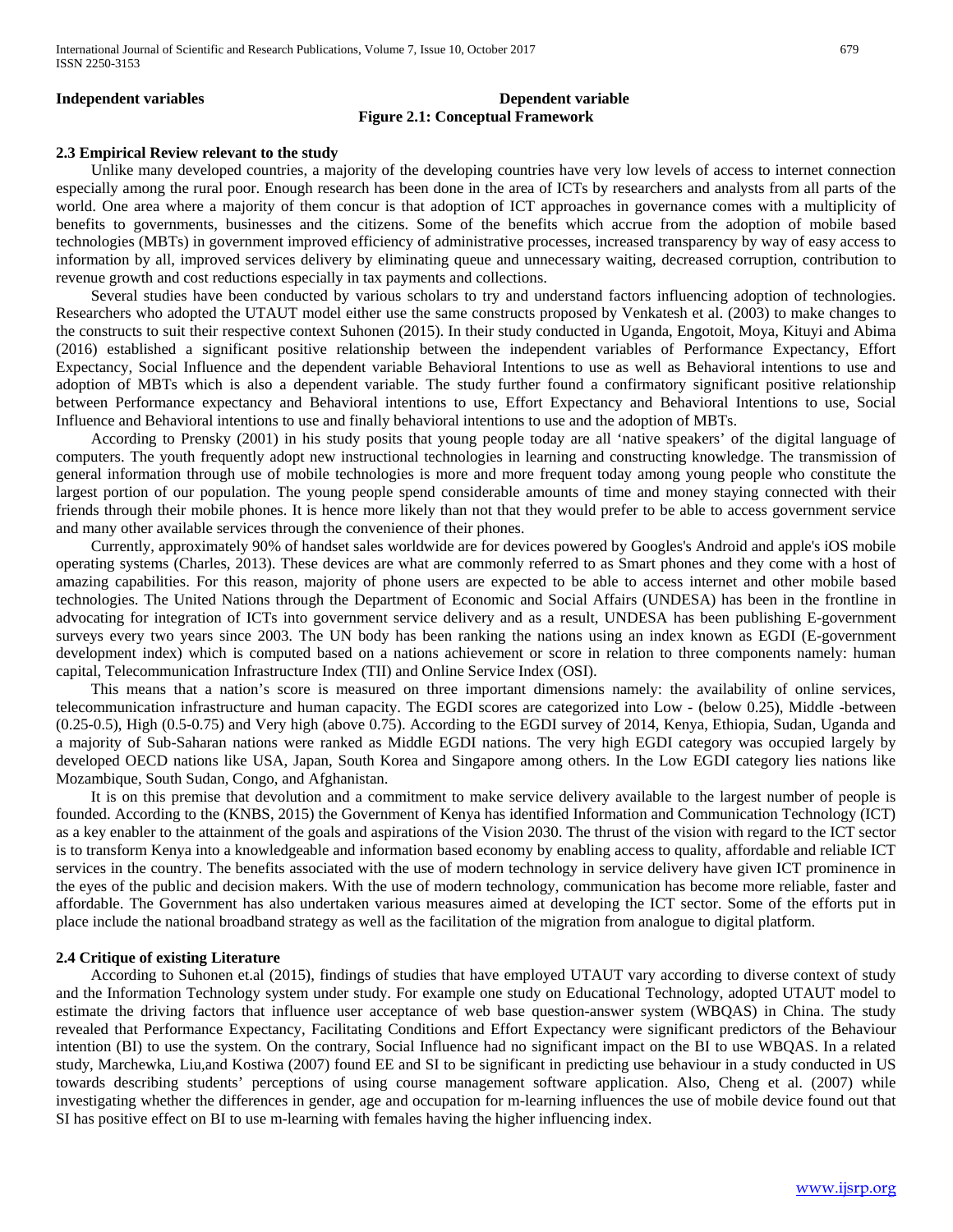Rogers (2003) in his book Diffusion of innovations postulates that the five qualities of innovation namely; relative advantage, compatibility with values, simplicity and ease of use, trial ability and observable results are the only determinants of the speed at which innovations can diffuse in a population. He goes further to mention that these qualities account for 48-87% of the variation in the adoption of new ideas and technologies. This argument fails to address critical contributing factors such as social influence and facilitating conditions.

 In addition, most of the studies conducted with an attempt to study technology acceptance have largely been done on students in academic settings. For these reasons, the researcher finds it more appropriate to make use of the UTUAT model to better study the relationship which exists between the independent and dependent variables.

 Kenya is in the infancy of devolution and a new constitutional dispensation. Technology is seen as the key to success in service delivery efficiency. As counties rush towards embracing top-notch technologies, Kajiado North sub-county will have no much choice but to follow suit. Mombasa and Nairobi counties have led the way in developing mobile based solutions for service delivery.

 This research sought to identify the factors that influence adoption of mobile-based technologies (MBTs) in Kajiado-North subcounty with the view of availing the requisite information to the policy makers and other interested parties. No similar study has been carried out in this administrative area on a cross-departmental scope and hence this study will provide a basis upon which further research can be carried out.

#### III. RESEARCH METHODOLGY

 This study used a descriptive design. The major purpose of a descriptive research study is to describe a state of affairs as it exists at present. According to Copper and Schindler (2006), the main feature of descriptive research is that the researcher has no control over the variables; he/she can only report what has happened or what is happening. In this case, we attempted to examine the concerned people's opinion and feelings towards adoption of mobile technologies in public service delivery in Kajiado North subcounty.

 In this study the researcher described 'what exists' with respect to the stated variables. The researcher will have no control over these variables. In descriptive design, the problem is structured and well understood (Ghauri & Gronhaug, 2010). Descriptive research portrays an accurate profile of persons, events or situations (Robson, 2002). This method is preferred because it will give a report of things as they are. Additionally, high reliability is easy to obtain by presenting all subjects with a standardized stimulus which ensures that observer subjectivity is greatly eliminated (Mugenda & Mugenda, 2008).

 According to Cooper and Schindler (2006), a population is the total collection of elements about which we wish to make some inferences. In this study, the population was all 65 senior government officials comprising of county executives, heads of departments and their deputies working for both county and national government in Kajiado north sub-county. These people are considered appropriate for this study because they are the ones that are in-charge of the various departments in the sub-county and are expected to be at the fore front in ensuring improved service delivery in-line with the government commitment to Vision 2030 goals.

 According to Mugenda (2008) sampling is the process of selecting a number of individuals for a study in such a way that the individuals selected represent the large group from which they were selected. She also recommended that a 10% to 30% sampling from every group of the population will give a more representation of the whole population. The researcher used a simple random sampling technique to select a sample from the population. For a design to be called random sampling or probability sampling, it is imperative that each element in the population has an equal and independent chance of selection in the sample (Kumar, 2011).

#### **Table: 3.1: Population of study**

| Level                      | Population |
|----------------------------|------------|
| Head of departments        | 25         |
| Deputy head of departments | 25         |
| Administrators             | 15         |
| Total                      | 65         |

 According to Mugenda (2008) sampling is the process of selecting a number of individuals for a study in such a way that the individuals selected represent the large group from which they were selected. She also recommended that a 10% to 30% sampling from every group of the population will give a more representation of the whole population.

 The study employed simple random sampling to select the sample for the research. This involved sampling from the list of all county executives, heads and deputy heads of government departments in Kajiado North sub-county. This is as per the sampling frame provided by the county human resource department. The sample was selected with a significance level of 5% using the following formula.

 $n=$  N / 1 + N (c) <sup>2</sup> Where:

 $n =$ sample size

N =population size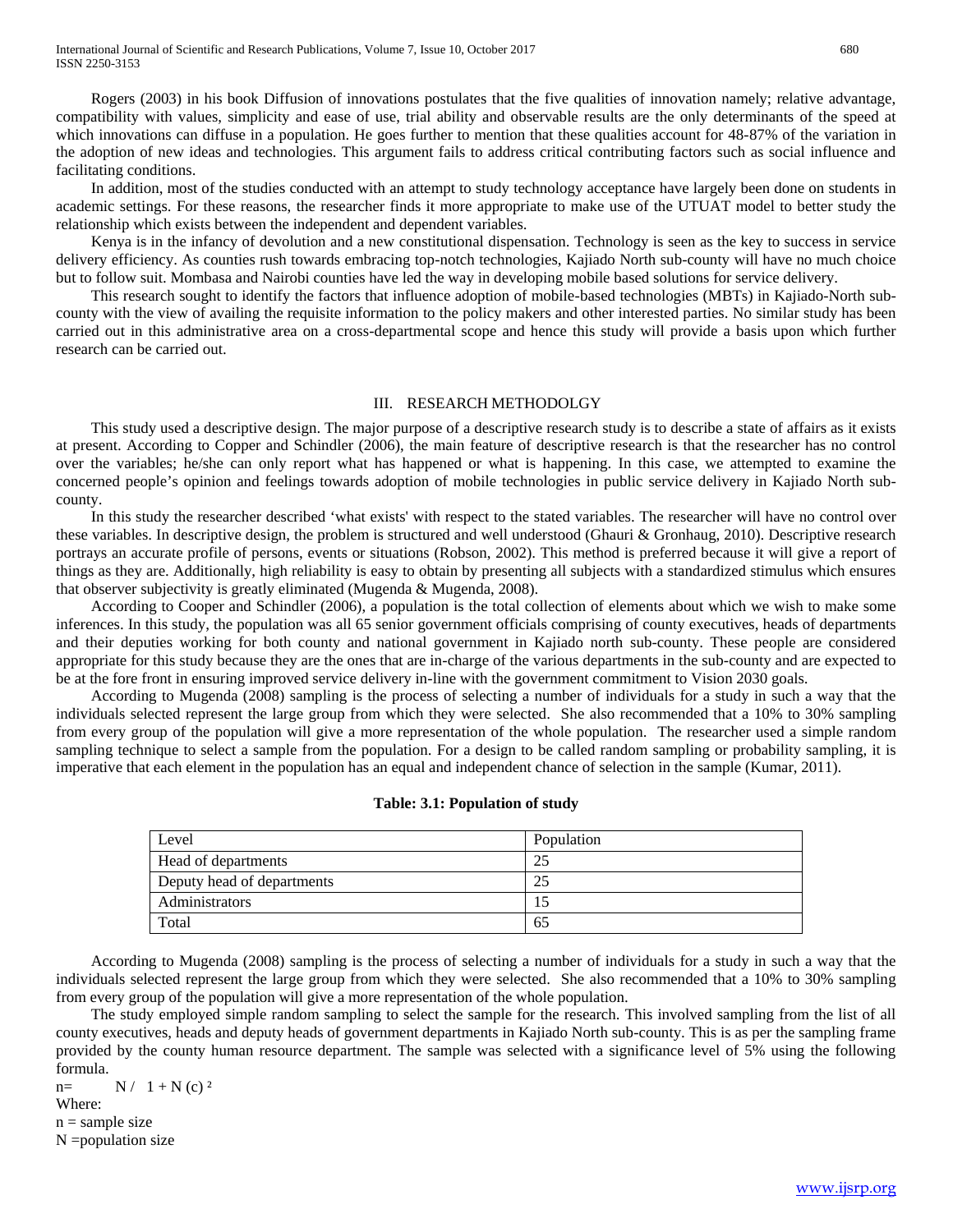$C =$  confidence interval, expressed as decimal  $(0.1)$ 

$$
65 = 40
$$

 $n =$ 

 $1 + 65$   $(0.1)^2$ 

 The researcher used questionnaires in collecting the primary data. A questionnaire consists of a set of well formulated questions to probe and obtain response from respondents and collect all the data items which are required for testing hypothesis and other tests relating to various research issues. Self-administered questionnaires were used because they encourage consistency in asking questions and it is easy to analyze the yielded data (Bhattacherjee, 2012). Questionnaires were structured with background questions and study variable questions adopted from the UTAUT model with modification which was used to collect data on the factors influencing the adoption of Mobile-based technologies (MBTs) in public service delivery in Kajiado North sub-county. Adequate time was given for the respondent to answer questions adequately. The questionnaires were hand delivered to the 40 respondents and collected after they are filled.

 Before the actual research, the researcher conducted a pilot testing on randomly selected heads of departments from the subcounty. The results of the pilot test were used to test for face validity, content validity and construct validity of the instruments. This also determined the reliability of the research instrument. It was used to determine the ease of use of the instruments, to detect any weakness like ambiguous statements, to determine whether the respondents can understand the questions, language, any errors or flaws. This helped the researcher to take corrective measures in order to make improvements where required. The purpose of the pilot study was to test the validity of research instruments as well as to check the presence of ambiguity and researcher's bias (Ghauri & Gronhaug, 2010). The pilot study also assessed the feasibility of the study, based on the locale and the nature of the sample. It also helped to identify the ambiguity of items in the instruments. The feedback helped to improve the research instruments.

 Validity is the degree to which a test measures what it purports to measure (Copper & Schindler, 2006). They define validity as the accuracy and meaningfulness of the inferences which are based on the research results. It is the degree to which results obtained from the analysis of the data actually represents the phenomena under study. The scholars contend that the validity of the questionnaire data depends on the crucial way the ability and willingness of the respondents to provide the required information. The scholars also state that the usual procedure in establishing the validity of a measure is for example, to use professionals and experts in the particular field. The researcher established the validity of the research instrument from the pilot study and opinions of experts from Kajiado North sub-county.

 Mugenda (2008), defines reliability as the consistently and dependability of data collected through repeated use of a scientific instrument or data collection procedure under the same conditions. The researcher used the Cronbach's Alpha in measuring the reliability of the instrument of the study.

$$
R = k / k - 1 \left( 1 - \sum \sigma_1^2 / \sigma y^2 \right)
$$
 Where;

 $K = Total number of items in the list,$ 

 $\sigma_1$  = Variance of individual items  $\sigma y^2$  = Variance of total test scores

 The researcher first obtained an introduction letter addressed to the Kajiado North Sub-county administrator from the University Department of Human Resource Development once the research proposal is approved. Primary data was collected through the questionnaire to assist in answering the research questions. A questionnaire was used to collect data from the respondents and it will have both close-ended and open- ended. The close-ended questions assisted in limiting responses in some cases while the open-ended questions allowed the subjects some degree of freedom to provide information in their own words. Likert scale was also used with an aim of weighing factors according to their importance as perceived by the respondents in relation to the variables. The choice of the questionnaire is based on the view that it is easy to administer and the data is easy to analyze (Mugenda & Mugenda, 2003)

 Data was gathered by use of structured open and closed ended questionnaire. The respondents were briefly introduced to the purpose of the study before administering the questionnaires. The researcher explained to the respondents the nature and importance of the study during pilot and actual study. Confidentiality was assured to the respondents whereby this was stated in a letter that accompanied each questionnaire. Secondary data was obtained from books and journals.

 To ascertain the correlation coefficient between the independent variables and dependent variable, data was analyzed qualitatively and quantitatively to address research objectives. This was done using statistical results package for social science (SPSS) as a tool. Descriptive statistics were used to present the results, which will be tabulated in frequency distributions, percentages and graphs. For inferential statistics, the study employed multiple regression analysis to establish the existing relationships between the independent variables (performance expectation, effort expectation, social influence and facilitating conditions) and the independent variable -adoption of mobile technologies. Regression analysis was used to determine the type or relationship between the variables. This assisted in determining the level of influence the independent variables on the dependent variable. The following model was employed.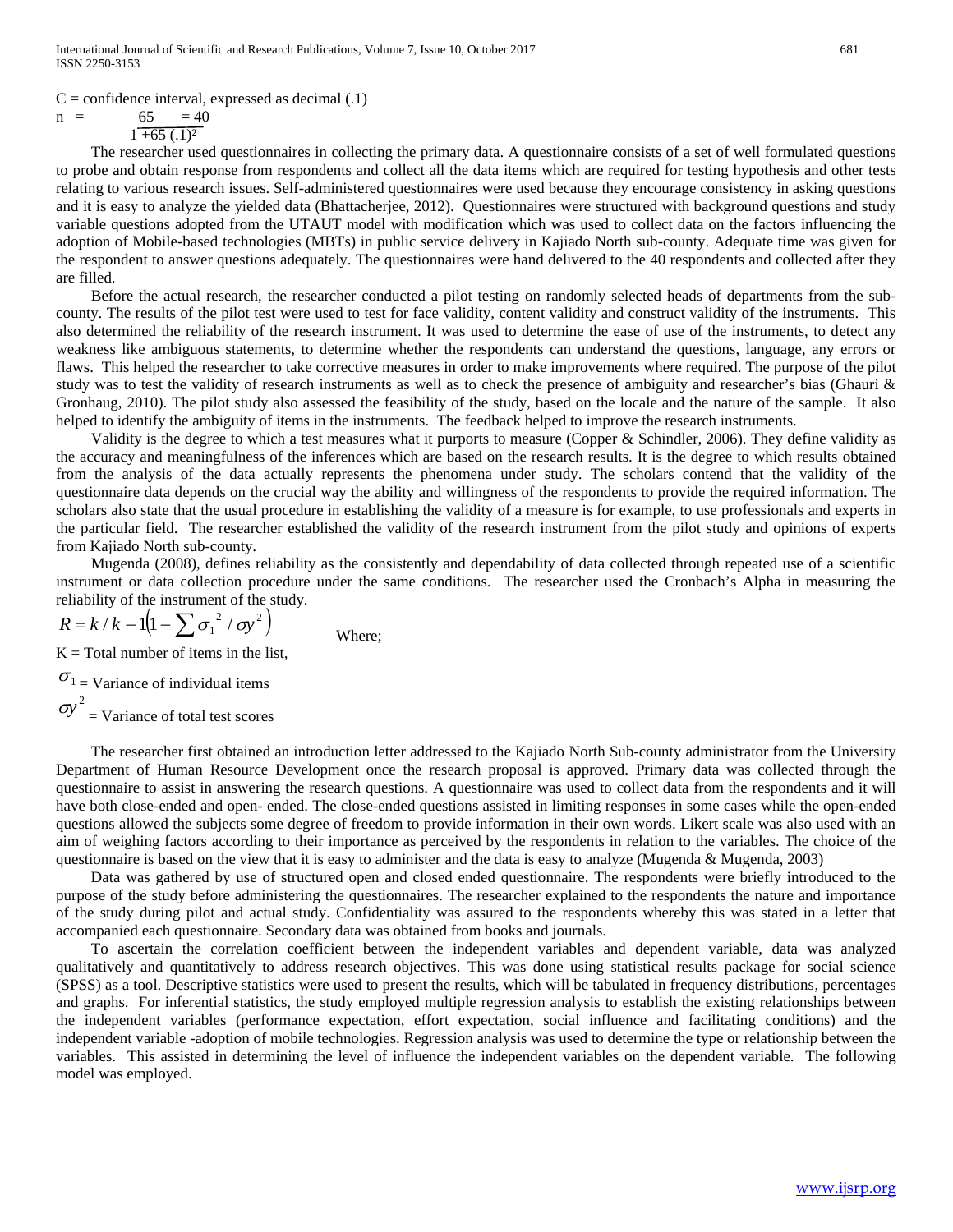|                           | $Y = \beta_0 + \beta_1 X_1 + \beta_2 X_2 + \beta_3 X_3 + \beta_4 X_4 + \epsilon$ |
|---------------------------|----------------------------------------------------------------------------------|
| Where:<br>Y               | $=$ Adoption of mobile technologies                                              |
| $\beta_0$                 | – Constant Term                                                                  |
|                           | $\beta_1$ , $\beta_2$ , $\beta_3$ = Beta coefficients                            |
| $\mathrm{X}_1$            | $=$ Performance expectation                                                      |
| $\Chi_2$                  | $=$ Effort expectation                                                           |
| $\mathrm{X}_3$<br>$\rm X$ | $=$ Social influence<br>$=$ facilitating conditions                              |
| ε                         | $=$ Error                                                                        |

#### IV. FINDINGS, SUMMARY, CONCLUSIONS, RECOMMENDATIONS AND AREAS OF RESEARCH

#### **4.1 Findings on Background Information**

#### **4.1.1 Response Rate**

 The study targeted 40 respondents in the collection of data about the factors influencing adoption of mobile technologies in public service deliver in Kajiado North sub-county. In the study all the respondents involved participated in filling out the study thus the response rate was 100%.

#### **4.1.2 Reliability and Validity**

 Reliability is the extent to which a measuring instrument contains variable errors that appear inconsistently from observation during any one measurement attempt or that vary each time a given unit is measured by the same instrument. Construct validity can be ascertained by relating measuring instruments to a general theoretical framework so as to determine if the instrument is related to the concepts and theoretical assumptions they are using (Nachmias & Nacmias, 2008). SPSS version 22 was used to analyze the relationship that exists between the dependent variable and the four independent variables shown in the diagram below. A Cronbach's alpha test was done. Most of the values had a high Crownbach alpha value (above 0.7) which indicated that the instrument was sufficiently suitable for use in the measurement. Thus the construct validity of the data collection instrument was reasonable (Brown, 2000).

| <b>Variable/Construct Description</b> | Item mean values | <b>Item standard deviations</b> | <b>Alpha</b><br><b>Coefficient</b><br><b>Reliability</b> |
|---------------------------------------|------------------|---------------------------------|----------------------------------------------------------|
| <b>Performance Expectancy</b>         | 3.75             | .500                            | 0.836                                                    |
| <b>Effort Expectancy</b>              | 3.75             | .500                            | 0.839                                                    |
| <b>Social Influence</b>               | 3.25             | .957                            | 0.765                                                    |
| <b>Facilitating Conditions</b>        | 1.50             | .577                            | 0.944                                                    |
| <b>Performance Expectancy</b>         | 3.75             | .500                            | 0.836                                                    |

#### **Table 4.1: Alpha Coefficients**

#### **4.1.3 Gender of the respondents**

Most of the respondents (52%, n=21) were male whereas 48% (n=19) were female.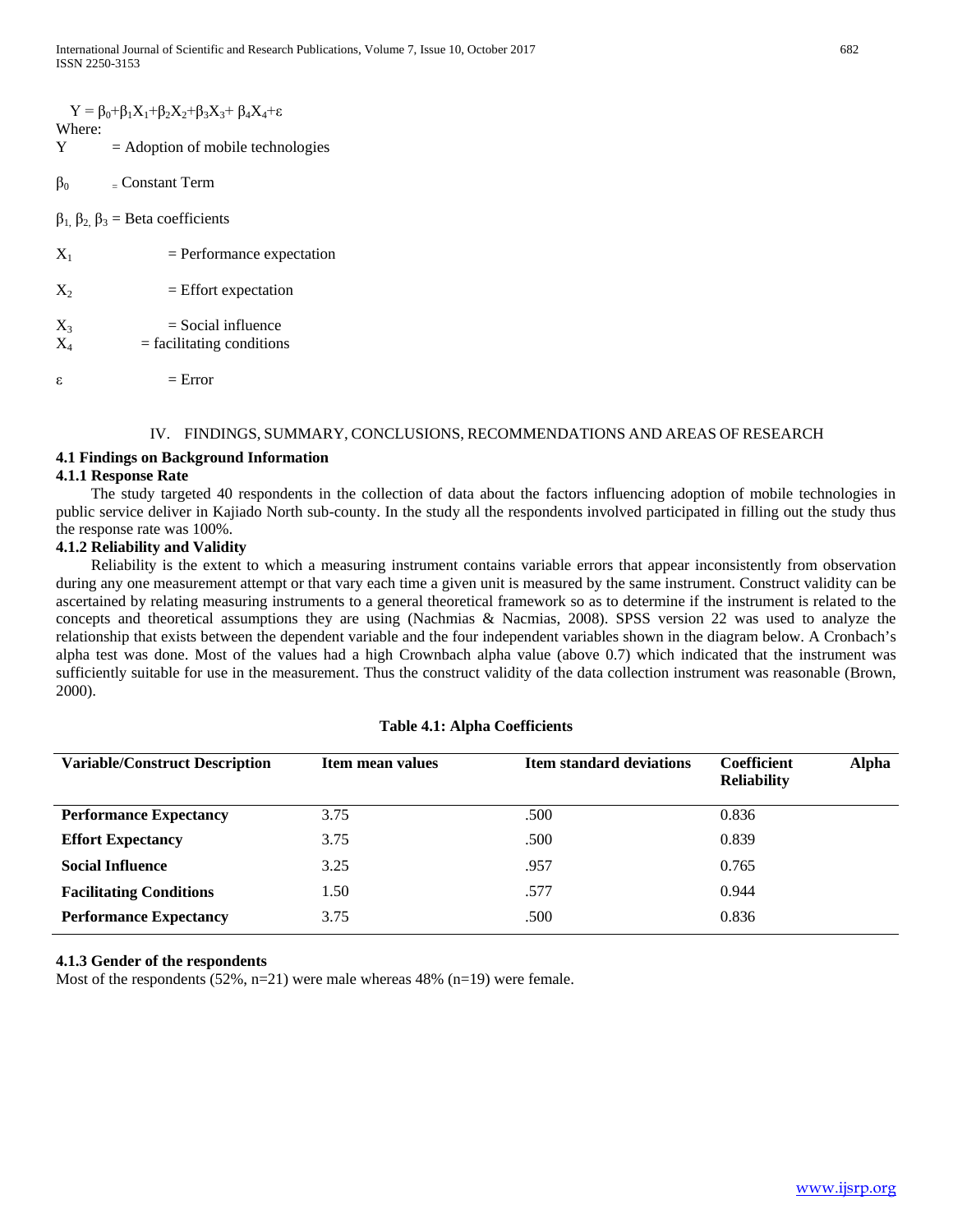

**Figure 4.1: Gender of the respondents**

# **4.1.4 Age of the respondents**

 Most of the respondents (42%) were in the age category of 26-35 years, 30% were in the age category of 36-50 years, 18% were in the age category of 18-25 years whereas 10% were above 50 years of age.



**Figure 4.1: Age of the respondents**

# **4.1.5 Highest education level**

 The study wanted to assess the highest level of education that the respondents had attained. The study findings revealed that 50% of the respondents had a diploma, 37.5% of the respondents had a degree, 7.5% of the respondents had a certificate whereas 5% of the respondents had a master's degree.



**Figure 4.2: Highest education level**

#### **4.1.6 Length of working experience**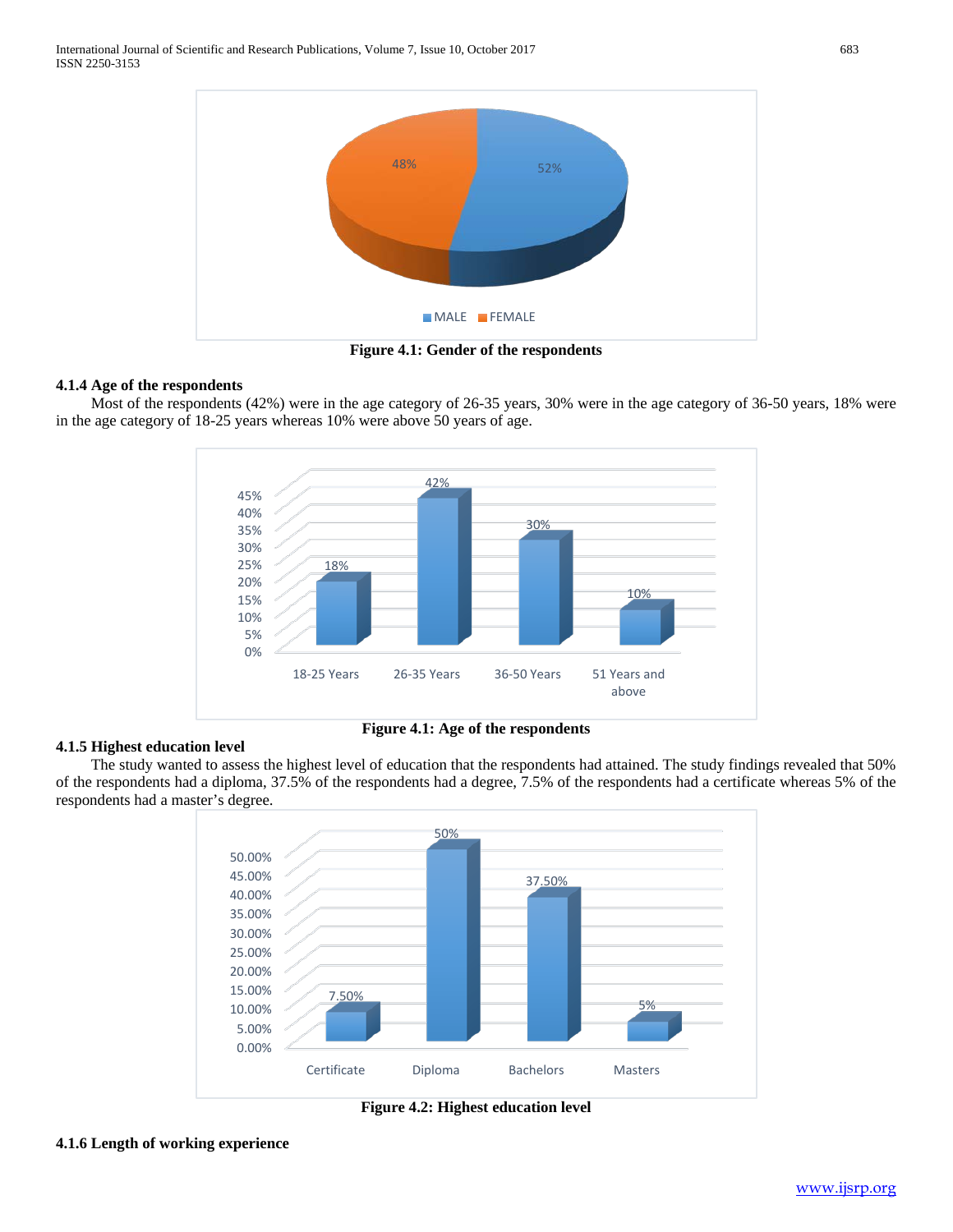The study sought to find out the length of working experience among the respondents. The study findings indicated that 37.5% of the respondents had worked for 5-10 years, 27.5% of the respondents had worked for 3-5 years, 17.5% of the respondents had worked for over ten years, 12.5% of the respondents had worked for 5-10 years whereas 5% of the respondents had worked for less than a year.



**Figure 4. 3: Length of working experience**

# **4.2 Findings on Specific Objectives**

# **4.2.1 Application of mobile-technologies in the organization**

# **4.2.1.1 Familiarity with mobile technologies**

 The study sought to find out which mobile technologies the respondents were familiar with. The study findings revealed that all the respondents were familiar with Short Messaging Services (SMS), 97.5% of the respondents were familiar with Whatsapp, 82.5% of the respondents were familiar with Facebook, 72.5% of the respondents were familiar with Instagram, 47.5% of the respondents were familiar with Twitter whereas 7.5% of the respondents were familiar with other mobile technologies like Snapchat, Messenger and Uber.



**Figure 4.4: Mobile Technologies Familiar with**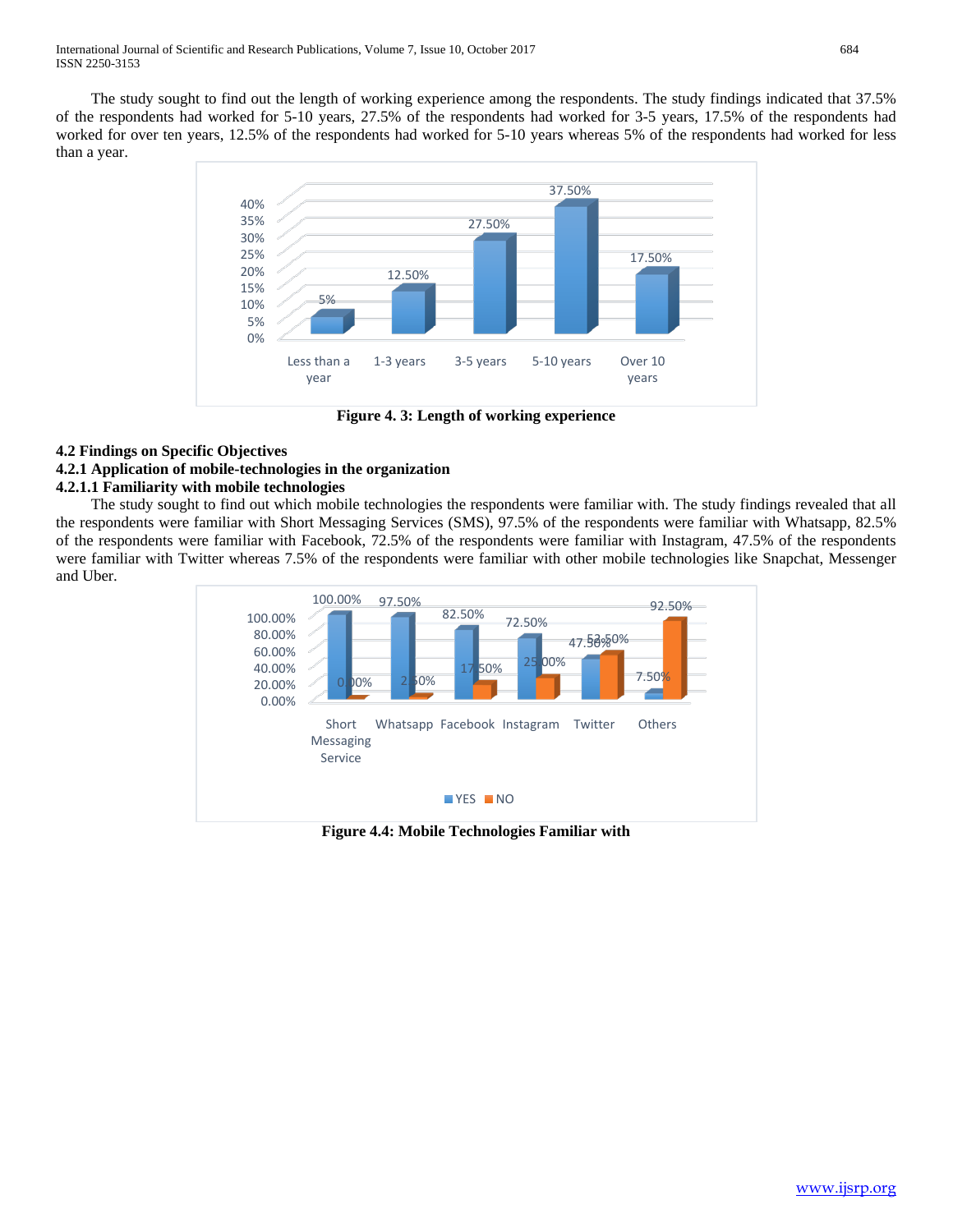# **4.2.1.2 Have official mobile phone to execute duties**

The study showed that most of the respondents (80%) had an official phone to execute their daily duties.



**Figure 4.5: Possession of official phone to execute duties**

 The study also sought out to find out if the official mobile phone was a smart phone. 97% of the respondents stated that the official phone they had was a smart phone.



**Figure 4.6: Official phone is smart phone**

#### **4.2.1.3 Official uses for phone**

 The study sought to find out the official uses of the phones that the employees had. The study found out that 72.5% of the respondents used their mobile phones to communicate to colleagues on SMS to pass information, 62.5% of the respondents used their mobile phones to send and receiving instant messages on Whatsapp, 60% of the respondents used their mobile phones to send and receiving important photos on Whatsapp, 50% used their mobile phones to send and receive emails, 47.5% of the respondents used their mobile phones to receive and pass information to the public whereas 45% of the respondents used their phones to received queries and complains from the public.



**Figure 4. 7: Official uses for phone**

# **4.2.2 Performance Expectancy**

**4.2.2.1 Impact on speed, accuracy and reliability of services by use of mobile technologies**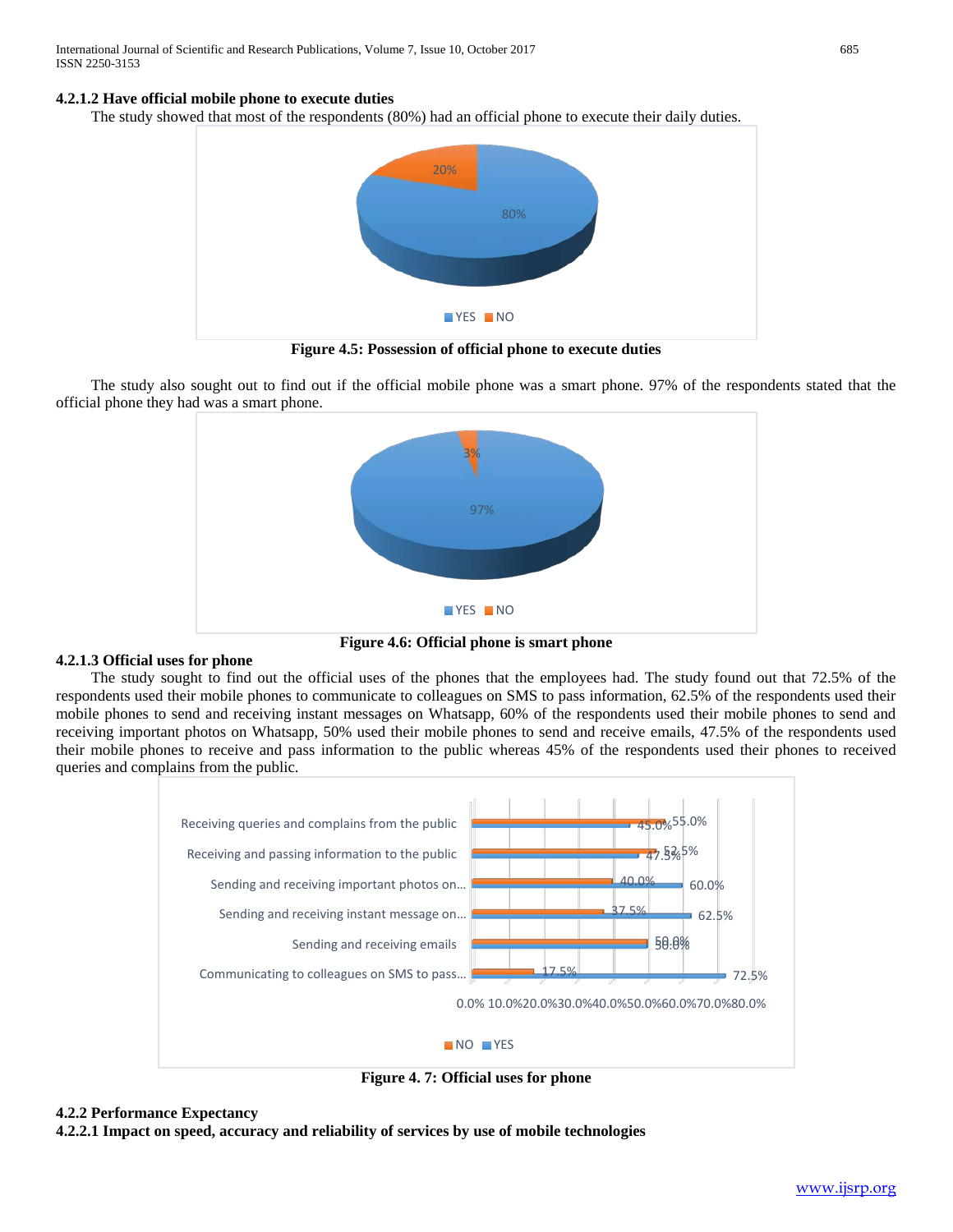97% of the respondents agreed that the services in the department would be faster, more accurate and reliable if the public could access the service through mobile technologies like SMS.



**Figure 4.8: speed, accuracy and reliability of services by use of mobile technologies**

# **4.2.2.2 Indicators of performance expectancy**

 The first objective of the study was to determine the contribution of performance expectancy in adoption of mobile-based technologies in Kajiado North sub-county. The respondents were served with questions and statements that were targeted to answering this research question. The mean values in the tables were interpreted using the following range, 0-1.0 – Strongly disagree, 1.1-2.0 – Disagree, 2.1-3.0 – Moderately disagree, 3.1-4.0 – Agree and 4.1-5.0 – Strongly agree. The standard deviation was used to determine the closenes of the data to the mean nad thus the accuracy of the mean. A standard deviation that was less than 1.5 was considered to be an indication that the values were closer to the mean. The findings of the study are discussed in the sections below as they were presented in the questionnaire.

 The study results revealed that the respondents strongly agreed that; mobile phone technologies like Whatsapp and SMS are expected to ease service delivery if put to good use by government officials as shown by a mean of 4.68 and a standard deviation of 0.526 which is a small deviation, indicating that most of the values were near the mean. The study findings also revealed that a majority of the respondents strongly agreed that services offered via mobile technologies are normally accurate and reliable, as shown by a mean of 4.1 and a standard deviation of 1.08 which is small meaning that data had values was close to the mean.

 The study findings also showed that most of the respondents strongly agreed that a majority members of the public have mobile phones and passing information to & from is easy through mobile technologies like SMS and Whatsapp, as shown by a mean of 4.18 and a standard deviation of 0.90 which is small meaning that data had values was close to the mean.

 According to the study findings, most of the respondents agreed that services offered online come with clear user instructions to enable ease of use and this is shown with a mean of 3.55 and a standard deviation of 1.19 which is a small value meaning that it was close to the mean.

| Statement                           | <b>Strongly</b> | <b>Disagree</b> | <b>Moderately</b> | Agree | <b>Strongly</b> | <b>Mean</b> | <b>Std</b> |
|-------------------------------------|-----------------|-----------------|-------------------|-------|-----------------|-------------|------------|
|                                     | disagree        |                 | agree             |       | Agree           |             | Dev.       |
| Mobile<br>phone                     | $\Omega$        | $\Omega$        | 2.5               | 27.5  | 70              | 4.68        | 0.526      |
| technologies<br>are                 |                 |                 |                   |       |                 |             |            |
| expected to ease service            |                 |                 |                   |       |                 |             |            |
| delivery if put to good             |                 |                 |                   |       |                 |             |            |
| use by government                   |                 |                 |                   |       |                 |             |            |
| officials                           |                 |                 |                   |       |                 |             |            |
| Services offered<br>via             | 2.5             | 5.0             | 22.5              | 20    | 50              | 4.1         | 1.08       |
| mobile technologies are             |                 |                 |                   |       |                 |             |            |
| normally accurate and               |                 |                 |                   |       |                 |             |            |
| reliable                            |                 |                 |                   |       |                 |             |            |
| Most members of the $\vert 0 \vert$ |                 | 5.0             | 17.5              | 32.5  | 45              | 4.18        | 0.90       |
| public have<br>mobile               |                 |                 |                   |       |                 |             |            |
| phones and<br>passing               |                 |                 |                   |       |                 |             |            |
| information to & from is            |                 |                 |                   |       |                 |             |            |
| easy through mobile                 |                 |                 |                   |       |                 |             |            |
| technologies                        |                 |                 |                   |       |                 |             |            |
| Services offered online             | 2.5             | 20              | 27.5              | 20    | 30              | 3.55        | 1.19       |
| come with clear user                |                 |                 |                   |       |                 |             |            |
| instructions to enable              |                 |                 |                   |       |                 |             |            |

*Table 4. 2: Indicators of performance expectancy*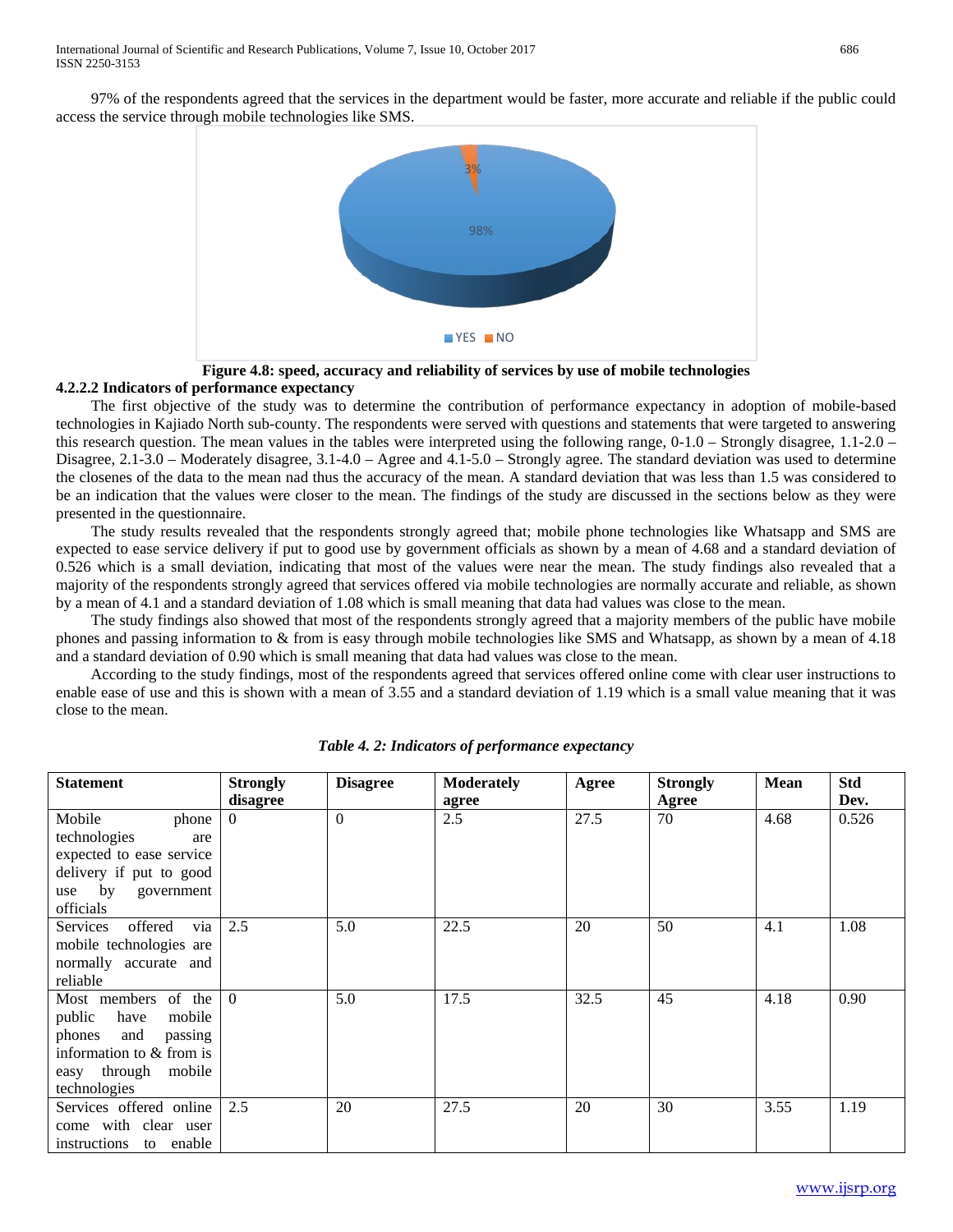|  |  | ease<br>ust<br>: OI |  |  |  |  |  |  |
|--|--|---------------------|--|--|--|--|--|--|
|--|--|---------------------|--|--|--|--|--|--|

#### **4.2.3 Effort Expectancy**

#### **4.2.3.1 Ease and helpfulness of mobile technologies in accessing services**

 Regarding whether most citizens would find it easier to use mobile technologies most of the respondents (92%) stated that they would find it easier.



**Figure 4.8: Ease and helpfulness of mobile technologies in accessing services**

# **4.2.3.2 Effort Expectancy Indicators**

 The second objective of the study was to examine the role of effort expectancy in adoption of mobile-based technologies in Kajiado North sub-county. The study sought to investigate the extent to which respondents agreed with the role of effort expectancy in adoption of mobile-based technologies in Kajiado North sub-county. The mean values in the tables were interpreted using the following range,  $0-1.0$  – Strongly disagree,  $1.1-2.0$  – Disagree,  $2.1-3.0$  – Moderately disagree,  $3.1-4.0$  – Agree and  $4.1-5.0$  – Strongly agree. The standard deviation was used to determine the closenes of the data to the mean nad thus the accuracy of the mean. A standard deviation that was less than 1.5 was considered to be an indication that the values were closer to the mean.

 The study findings showed that most of the respondents strongly agreed that the use of mobile technologies has become a very common means of providing essential services both in the public, as shown by a mean of 4.75 and a standard deviation of 0.494 which is small meaning that the data had values that were closer to the mean.

 The study findings also showed that most of the respondents strongly agreed that most people can use mobile technologies like SMS and Whatsapp with ease as shown by a mean value of 4.0 with a standard deviation of 0.934 which is small thus it shows that most of the values were closer to the mean values. As per the study findings most of the respondents agreed that many citizens access the Internet via mobile networks as indicated by a mean 0f 3.33 and a standard deviation of 1.289 which is small thus indicated that most of the data values were close to the mean.

 The study findings also revealed that most of the respondents strongly agreed that mobile technologies like SMS and WhatsApp are considered by many to be faster, easier and cheaper to use as shown by a mean of 4.08 and a standard deviation of 0.89 which is small thus indicating that most of the data values were close to the mean.

| <b>Statement</b>                                                                                                                                                   | <b>Strongly</b><br>disagree | <b>Disagree</b> | <b>Moderately</b><br>agree | Agree | <b>Strongly</b><br>Agree | <b>Mean</b> | <b>Std</b><br>Dev. |
|--------------------------------------------------------------------------------------------------------------------------------------------------------------------|-----------------------------|-----------------|----------------------------|-------|--------------------------|-------------|--------------------|
| of<br>Use<br>mobile<br>technologies has become<br>- of<br>means<br>common<br>providing<br>essential<br>services both in the<br>public<br>and<br>private<br>sectors | $\Omega$                    | $\theta$        | 2.5                        | 20    | 77.5                     | 4.75        | 0.494              |
| Most people use mobile<br>technologies like SMS<br>and Whatsapp with ease                                                                                          | $\theta$                    | 10              | 12.5                       | 45    | 32.5                     | 4.00        | 0.934              |
| Many citizens access the<br>Internet via<br>mobile<br>networks                                                                                                     | 7.5                         | 22.5            | 25                         | 20    | 25                       | 3.33        | 1.289              |
| Mobile technologies like                                                                                                                                           | $\Omega$                    | 7.5             | 12.5                       | 45    | 35                       | 4.08        | 0.89               |

|  |  |  |  |  | <b>Table 4. 3: Effort Expectancy Indicators</b> |
|--|--|--|--|--|-------------------------------------------------|
|--|--|--|--|--|-------------------------------------------------|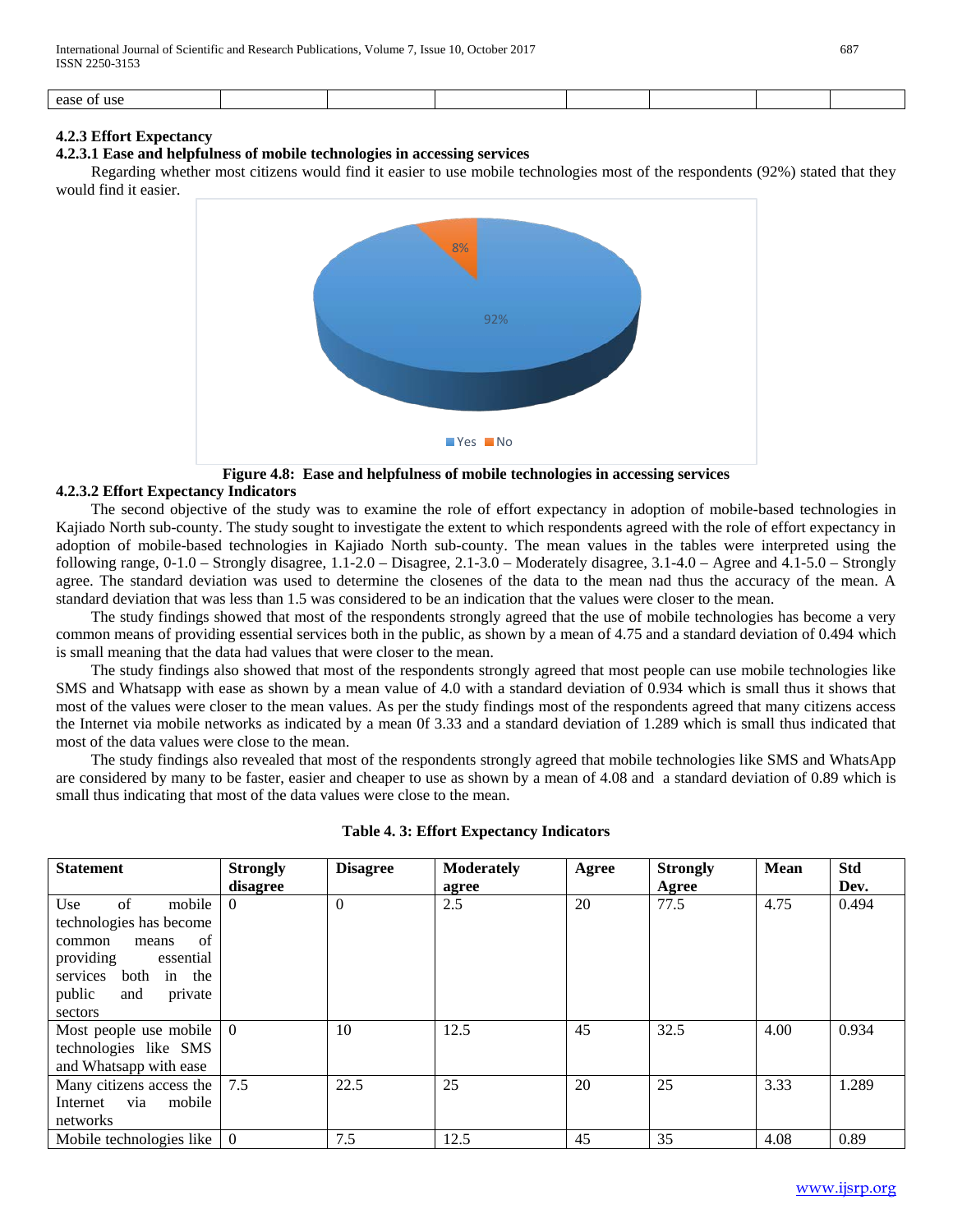| SMS and WhatsApp are     |  |  |  |  |
|--------------------------|--|--|--|--|
| considered by many to    |  |  |  |  |
| be faster, easier<br>and |  |  |  |  |
| cheaper to use           |  |  |  |  |

# **4.2.3.3 Services that can be offered via mobile phones**

 In regard to the services that can be offered via mobile phones the respondents stated the following services: payments of services and bill request (25%), alerts (25%), status updates on various things (12.5%), getting reports (10%), all services (5%), cash disbursements to the elderly (2.5%), field data collection (2.5%) and advertisements (2.5%). A small number of the respondents (10%) stated that they would not recommend any services to be offered via mobile phones.

#### **Table 4.4: Services that can be offered via mobile phones**

| ALERTS ON THINGS LIKE: SEMINARS AND NEW PROGRAMS.<br>COMMUNITY POLICING, LIVESTOCK DISEASE OUTBREAKS, HEALTH10 | 2.5<br>25.0<br>5.0<br>2.5<br>2.5 |
|----------------------------------------------------------------------------------------------------------------|----------------------------------|
|                                                                                                                |                                  |
|                                                                                                                |                                  |
|                                                                                                                |                                  |
|                                                                                                                |                                  |
|                                                                                                                |                                  |
|                                                                                                                |                                  |
|                                                                                                                |                                  |
| GETTING REPORTS E.G. ON WATER LEAKS, HEALTH RECORDS                                                            | 10.0                             |
|                                                                                                                | 15.0                             |
| 10                                                                                                             | 25.0                             |
|                                                                                                                | 12.5                             |
| 40                                                                                                             | 100.0                            |
|                                                                                                                |                                  |

# **4.2.4 Social Influence**

#### **4.2.4.1 Awareness of a department that uses mobile technology for delivering service to the public**

All the respondents (100%) knew a department that uses mobile technology to deliver services to the public.

# **4.2.4.2 Social influence indicators**

 The research sought to establish the role of social influence in adoption of mobile-based technologies Kajiado North sub-county. The respondents were asked to respond to some statements and questions regarding social influence indicators. The mean values in the tables were interpreted using the following range, 0-1.0 – Strongly disagree, 1.1-2.0 – Disagree, 2.1-3.0 – Moderately disagree, 3.1-4.0 – Agree and 4.1-5.0 – Strongly agree. The standard deviation was used to determine the closenes of the data to the mean nad thus the accuracy of the mean. A standard deviation that was less than 1.5 was considered to be an indication that the values were closer to the mean.

 As per the study findings most of the respondents agreed that they had started using mobile technologies when they realized most of their colleagues were using them, as shown by a mean of 3.90 and a standard deviation of 1.47 which is small and it indicated that most of the data values were closer to the mean.

 The study findings showed that most of the respondents strongly agreed that departments using mobile technologies for service delivery are more efficient than those that do not, as depicted by a mean of 4.23 and a standard deviation of 0.891 which is small and shows that most of the data values were closer to the mean.

 As per the study findings most of the respondents strongy agreed that most people learn about mobile technologies from relatives and friends, as shown by a mean of 4.68 and a standard deviation of 0.944 which is small thus indicating that the a majority of the data values are close to the mean value.

 According to the study findings most of the respondents disagreed that the organization offers training via workshops to educate people on how to access various services on the online platform, as shown by a mean value of 1.95 and a standard deviation of 1.36 which is small thus shows that most of the data values were closer to the mean values.

| Table 4. 3. Social immence multaturs |          |                 |            |       |                 |             |            |  |  |
|--------------------------------------|----------|-----------------|------------|-------|-----------------|-------------|------------|--|--|
| <b>Statement</b>                     | Strongly | <b>Disagree</b> | Moderately | Agree | <b>Strongly</b> | <b>Mean</b> | <b>Std</b> |  |  |
|                                      | disagree |                 | agree      |       | Agree           |             | Dev.       |  |  |
| Started using mobile   17.5          |          | 2.5             | 12.5       | 7.5   | 60              | 3.90        | 1.47       |  |  |
| technologies when I                  |          |                 |            |       |                 |             |            |  |  |
| realized most of my                  |          |                 |            |       |                 |             |            |  |  |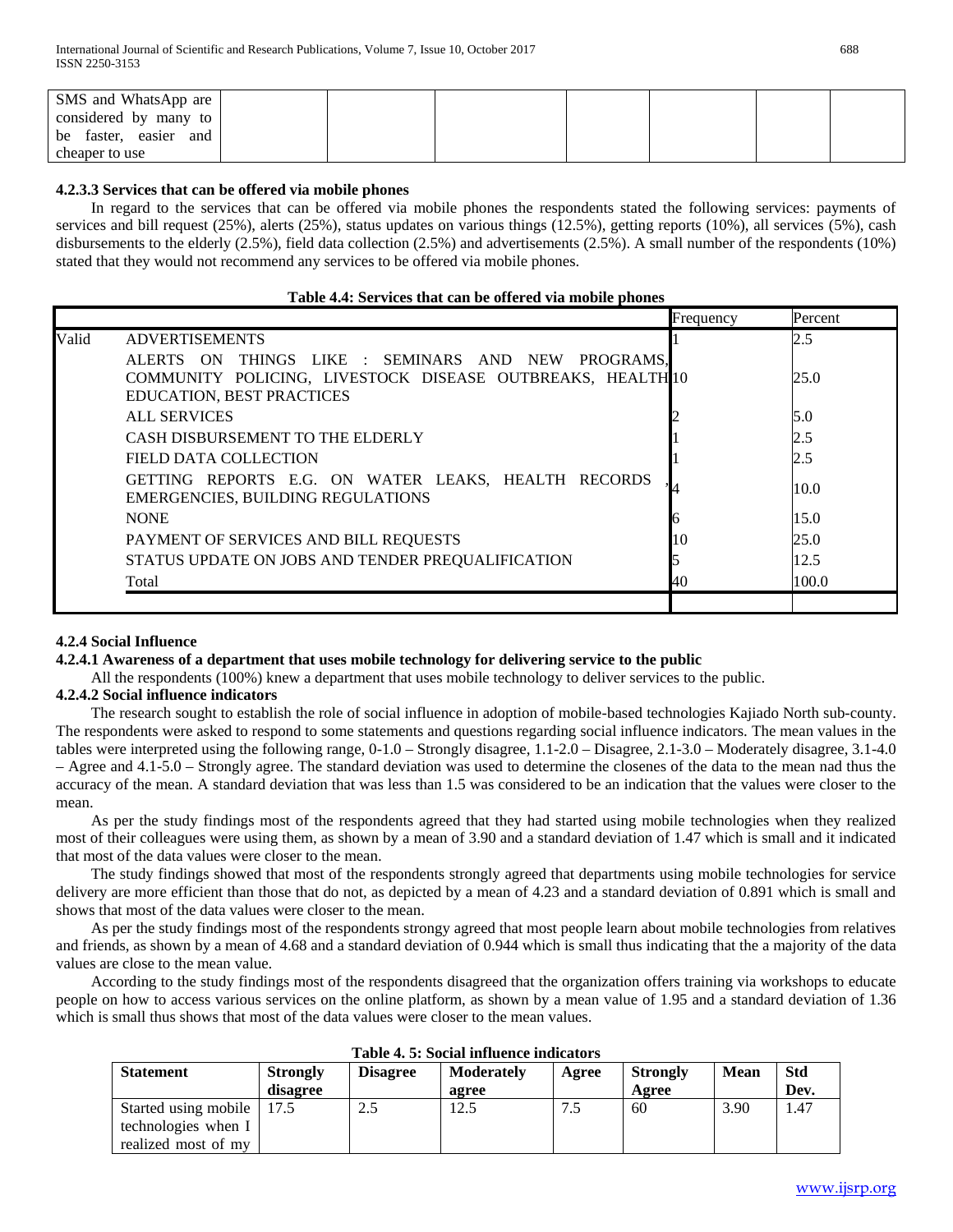| colleagues<br>were<br>using them                                                                                                                    |                |          |      |      |      |      |       |
|-----------------------------------------------------------------------------------------------------------------------------------------------------|----------------|----------|------|------|------|------|-------|
| using<br>Departments<br>mobile technologies<br>for service delivery<br>are more efficient<br>than those that do<br>not                              | $\overline{0}$ | 5.0      | 15.0 | 32.5 | 47.5 | 4.23 | 0.891 |
| Most people learn<br>mobile<br>about<br>technologies<br>from<br>relatives and friends                                                               | 5.0            | $\Omega$ | 2.5  | 7.5  | 85   | 4.68 | 0.944 |
| Organization offers<br>training<br>via<br>workshops<br>to<br>educate people on<br>how<br>to<br>access<br>various services on<br>the online platform | 55             | 22.5     | 5.0  | 7.5  | 10   | 1.95 | 1.36  |

#### **4.2.4.3 Facilitating conditions**

 The research sought to determine the contribution of facilitating conditions in adoption of mobile-based technologies Kajiado North sub-county. The respondents were asked to respond to some statements and questions regarding social influence indicators. The mean values in the tables were interpreted using the following range, 0-1.0 – Strongly disagree, 1.1-2.0 – Disagree, 2.1-3.0 – Moderately disagree, 3.1-4.0 – Agree and 4.1-5.0 – Strongly agree. The standard deviation was used to determine the closenes of the data to the mean nad thus the accuracy of the mean. A standard deviation that was less than 1.5 was considered to be an indication that the values were closer to the mean.

 According to the study findings most of the respondents disagreed that the department provides mobile phones for official use, as shown by a mean of 1.53 and a standard deviation of 1.10 which is small thus indicated that most of the data values were close to the mean. The study findings revealed that most of the respondents disagreed with the statement that employees get refunds for money used for airtime to offer public services to the public, as indicated by a mean of 1.53 and a standard deviation of 0.987 which is small thus shows that most of the raw variables were close to the mean.

 As per the study findings a majority of the respondents disagreed with the statement that offices have reliable wireless internet that facilitates public service delivery, as shown by a mean of 1.83 and a standard deviation of 1.28 which is small thus showing that most of the data values were close to the mean value. The study findings also showed that most of the respondents disagreed with the statement that the office supports and encourages public to seek services via mobile phones, as shown by a mean of 1.88 and a standard deviation of 1.29 which is small and shows that most of the data values are close to the mean value.

 The study findings highlighted that most of the respondents disagreed with the fact that the office provides training on use of mobile technologies, as shown by a mean of 1.65 and a standard deviation of 1.21 which is small thus indicates that the data values are close to the mean values.

| <b>Statement</b>       | <b>Strongly</b> | <b>Disagree</b> | <b>Moderately</b> | Agree    | <b>Strongly</b> | <b>Mean</b> | <b>Std</b> |  |
|------------------------|-----------------|-----------------|-------------------|----------|-----------------|-------------|------------|--|
|                        | disagree        |                 | agree             |          | Agree           |             | Dev.       |  |
| Department             | 72.5            | 17.5            | 2.5               | $\Omega$ | 7.5             | 1.53        | 1.10       |  |
| mobile<br>provides     |                 |                 |                   |          |                 |             |            |  |
| phones for official    |                 |                 |                   |          |                 |             |            |  |
| use                    |                 |                 |                   |          |                 |             |            |  |
| Employees<br>get       | 67.5            | 22.5            | 5                 | $\theta$ | 2.5             | 1.53        | 0.987      |  |
| refunds for money      |                 |                 |                   |          |                 |             |            |  |
| used for airtime to    |                 |                 |                   |          |                 |             |            |  |
| offer public services  |                 |                 |                   |          |                 |             |            |  |
| to the public          |                 |                 |                   |          |                 |             |            |  |
| <b>Offices</b><br>have | 60              | 20              | 5                 | 7.5      | 7.5             | 1.83        | 1.28       |  |
| reliable<br>wireless   |                 |                 |                   |          |                 |             |            |  |
| that<br>internet       |                 |                 |                   |          |                 |             |            |  |
| public<br>facilitates  |                 |                 |                   |          |                 |             |            |  |
| service delivery       |                 |                 |                   |          |                 |             |            |  |

#### **Table 4. 6 Facilitating conditions**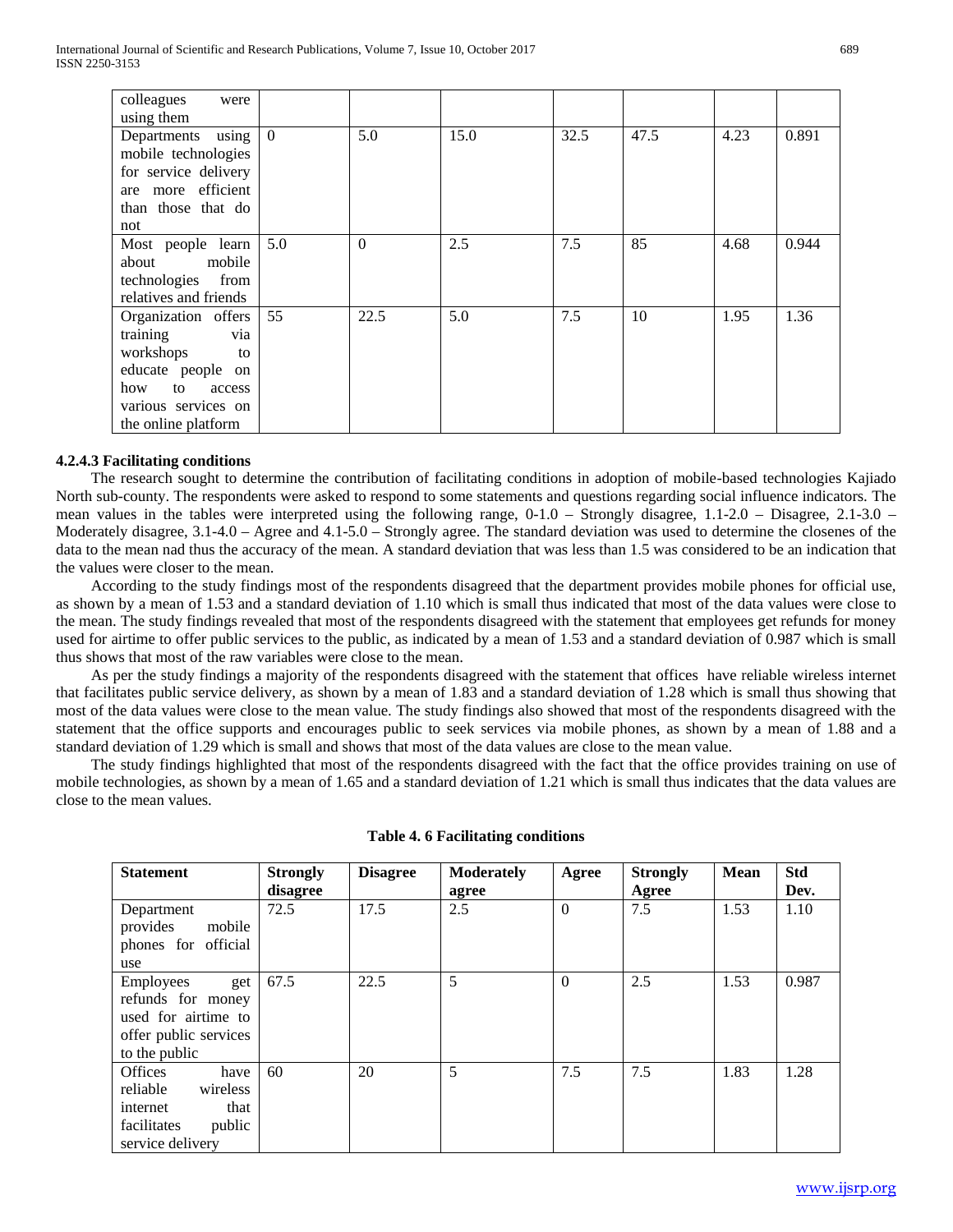| Office supports and $\vert$ 52.5 |     | 32.5 |     | 10  | 1.88 | 1.285 |
|----------------------------------|-----|------|-----|-----|------|-------|
| encourages public to             |     |      |     |     |      |       |
| via<br>seek services             |     |      |     |     |      |       |
| mobile phones                    |     |      |     |     |      |       |
| provides  <br>Office             | -70 | 12.5 | 2.5 | 7.5 | 1.65 | 1.21  |
| training on use of               |     |      |     |     |      |       |
| mobile technologies              |     |      |     |     |      |       |

# **4.2.5 Regression Analysis**

 The researcher also conducted multiple linear regression to test the relationship between the dependent and independent variables. Statistical package for social sciences (SPSS) was used to code, enter and compute the values of multiple regressions for the study.

#### **Table 4. 7: Model Summary**

| <b>Model</b> | --                       | . Square | Square<br>anin'n .              | Std<br>$\overline{\phantom{a}}$<br>Estimate<br>of the '<br>error. |
|--------------|--------------------------|----------|---------------------------------|-------------------------------------------------------------------|
|              | $-11o$<br>$\overline{1}$ | .601     | $\cdot$ $\cdot$ $\cdot$ $\cdot$ | .482                                                              |

 The degree of variation in the dependent variable (adoption of mobile technologies) due to variation in the independent variables (performance expectation, effort expectation, social influence and facilitating conditions) can be explained by the coefficient of determination.

 The four independent variables that were studied, explained only 60.1% of the adoption of mobile technologies as shown by the  $R<sup>2</sup>$ . This means that the other variables that were not covered in this study scope accounts for 39.9% of the variation in adoption of mobile technologies.

 Therefore, more research should be done to ascertain the other challenges (37.9%) that influences the adoption of mobile technologies in Kajiado North Sub-county.

| <b>Model</b> |            | <b>Sum of Squares</b> | df | <b>Mean Square</b> |       | Sig.              |  |
|--------------|------------|-----------------------|----|--------------------|-------|-------------------|--|
|              | Regression | 6.582                 |    | 1.645              | 7.042 | .000 <sup>b</sup> |  |
|              | Residual   | 11.600                | 50 | .232               |       |                   |  |
|              | Total      | 18.182                | 54 |                    |       |                   |  |

#### **Table 4. 8: ANOVA**

#### **Source: Research, 2017**

 The model is statistically significant since it has a significant value of .000 (which is less than 0.05). The F critical at 5% level of significance was 3.23. Also, since the F calculated was greater than the F critical the overall model was significant.

|       |                                |       |                                                 | <b>Standardized</b> |       |       |  |
|-------|--------------------------------|-------|-------------------------------------------------|---------------------|-------|-------|--|
|       |                                |       | <b>Unstandardized Coefficients Coefficients</b> |                     |       |       |  |
| Model |                                | В     | <b>Std. Error</b>                               | <b>Beta</b>         |       | Sig.  |  |
|       | (Constant)                     | 1.732 | .546                                            |                     | 3.132 | .003  |  |
|       | Performance Expectation        | .126  | .131                                            | .232                | 1.419 | 0.012 |  |
|       | <b>Effort Expectation</b>      | .461  | .152                                            | .585                | 3.696 | .005  |  |
|       | Social Influence               | .072  | .113                                            | .084                | .571  | .016  |  |
|       | <b>Facilitating Conditions</b> | .149  | .095                                            | .199                | 1.663 | .011  |  |

#### **Table 4. 9: Coefficients of determination**

As per the SPSS generated table 4.8, the multiple linear regression equation  $Y=\beta_0+\beta_1X_1+\beta_2X_2+\beta_3X_3+\beta X_4+\epsilon$  becomes:  $Y= 1.732 + 0.126 X_{1+}$ .461  $X_2 + 0.072 X_3 + 0.149 X_4 + \varepsilon$ 

Where Y represents the dependent variable (Adoption of mobile technologies),  $X_1$  is the performance expectation,  $X_2$  is effort expectation,  $X_3$  is social influence and  $X_4$  is facilitating conditions.

 Going by the regression equation above, taking all the variables in to account constant zero, adoption of mobile technologies will be 1.732. From the analysis, taking all the independent variables to be zero, a unit increase in performance expectation will lead to 0.126 increase in adoption of mobile technologies. A unit increase in effort expectation will lead to a 0.461 increase in adoption of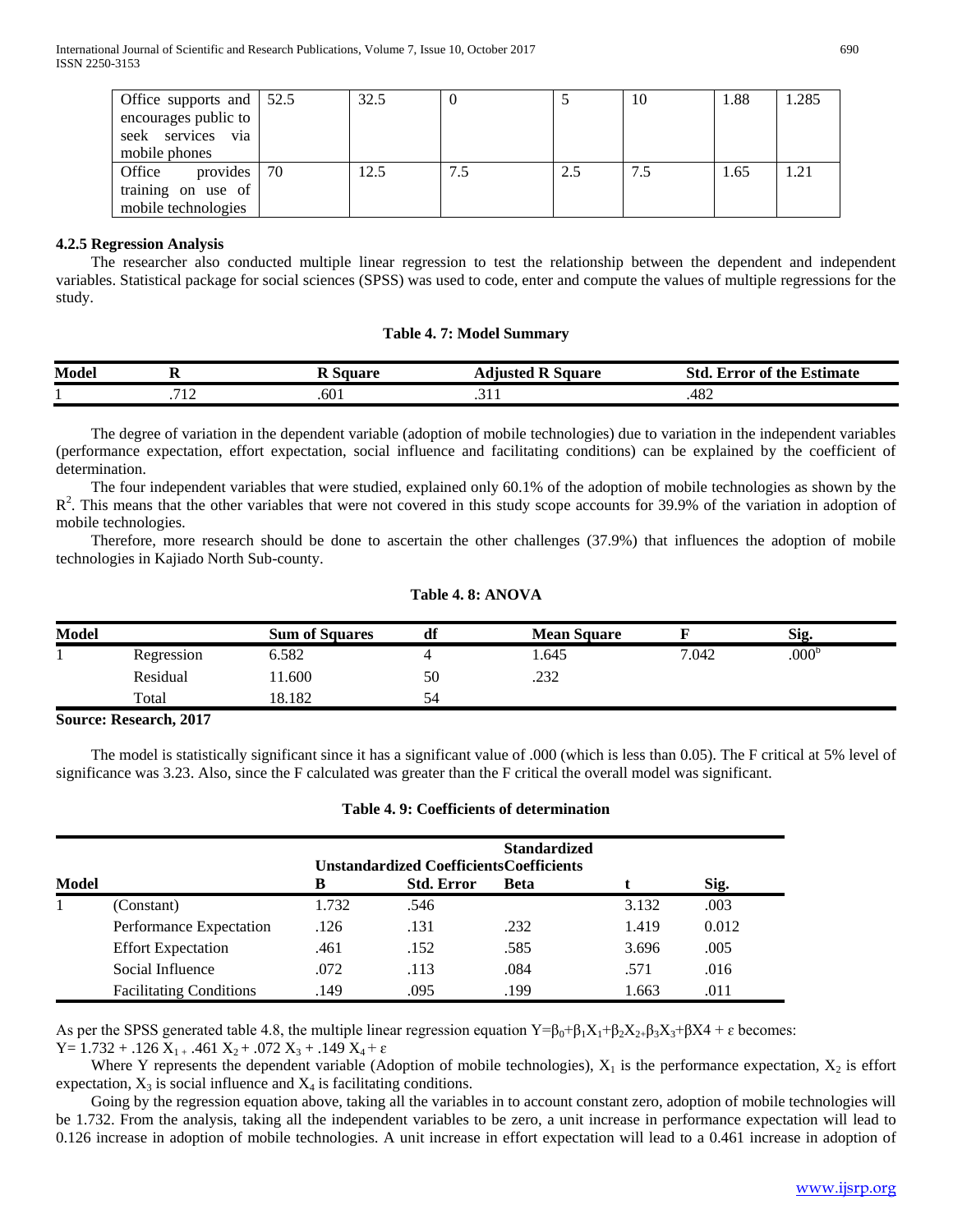mobile technologies. A unit increase in social influence will lead to a 0.072 increase in adoption of mobile technologies. A unit increase in facilitating conditions will lead to a 0.149 increase in adoption of mobile technologies.

 From the linear regression results performance expectation contribute more towards the adoption of mobile technologies followed by facilitating conditions, then performance expectation and lastly social influence.

 At 5% significance level and 95% level of confidence, performance expectation had a 0.012 level of significance, effort expectation had a 0.005 level of significance and social influence had a 0.016 level of significance whereas facilitating factors had a 0.011 level of significance.

#### **4.2 Summary of the Findings**

#### **4.2.1 Performance Expectation**

The study found out that performance expectation had a positive influence on adoption of mobile technologies because p value = 0.012. The findings of the study was further in agreement with Alwahaishi and Snášel (2013) who reiterated that performance expectancy was one of the factors that had the strongest significant effect on the behavioral intentions towards the use of mobile Internet.

# **4.2.2 Effort Expectation**

 The study revealed that effort expectation had a positive influence on the adoption of mobile technologies in Kajiado North Sub-County (p-value=0.005). This in agreement with a study done by Oye et al. (2014) which showed that the expectation of effort was one of the main predictors to the acceptance and use of technology.

#### **4.2.3 Social Influence**

 The study findings showed that social influence also had a positive impact on the adoption of mobile technologies in Kajiado North Sub-County (p-value=0.016). These findings are in agreement with a study done by Talukder and Quazi (2011) which noted that social network affects the attitudes toward an innovation. This in turn, impacts on how employees adopt to new innovative technologies. The study also showed that the social network was found to directly affect the innovation adoption process.

#### **4.2.4 Facilitating factors**

 The study findings revealed that social influence also had a positive impact on the adoption of mobile technologies in Kajiado North Sub-County (p-value=0.011). This is in agreement with a study done by Im, Hong and Kang (2011) which noted that the facilitating condition for a technology is positively correlated with the use of technology. The study also stated that if there are more conditions that support the use of a technology, then people would be more likely to adopt the technology regardless of the country they are in.

# **4.3 Conclusion**

 From the research findings above the study concludes that there will be better adoption of mobile technologies in public service delivery if employees are empowered to use mobile technologies like SMS and Whatsapp to carry out their day to day activities. These technologies can be used to get information from the public and also disperse information to them via platforms like socialmedia or messaging applications like Messenger and SMS.

 If the employees are empowered on how to use mobile technologies to ease their work then they are also more likely to adopt the mobile technologies to do their job since they make the job easier to do. If there is enough social influence from other departments in their use of mobile technologies to deliver services to the public then this can trigger an overall desire to implement the same in all the departments thus make public service delivery more efficient and increase adoption of mobile technologies. In the presence of various facilitating factors created by the administration then employees will readily adopt new mobile technologies for use in their work.

#### **4.4 Recommendations**

 From the conclusions above the study recommends that the county government should empower their employees through trainings on how to use mobile technologies in delivering services to the public. This can also include lessons on how to use social media and messaging applications to carry out their services in a fast and effective manner.

The study also recommends that the national government runs a pilot program in one of the departments to test the impact of mobile technologies on service delivery. Once the pilot is successful then this model can be replicated across all the other departments so that the employees can benefit from the use of mobile technologies in public service delivery.

#### **4.5 Suggestion for Further Studies**

 The study focused on four challenges (variables) which only influence 60.1% of the adoption of mobile technologies in public service delivery in Kajiado North Sub-County. Further studies should be conducted to establish other challenges (38.9%) influencing the adoption of mobile technologies in public service delivery especially in other counties for purposes of comparison and making recommendations for improvement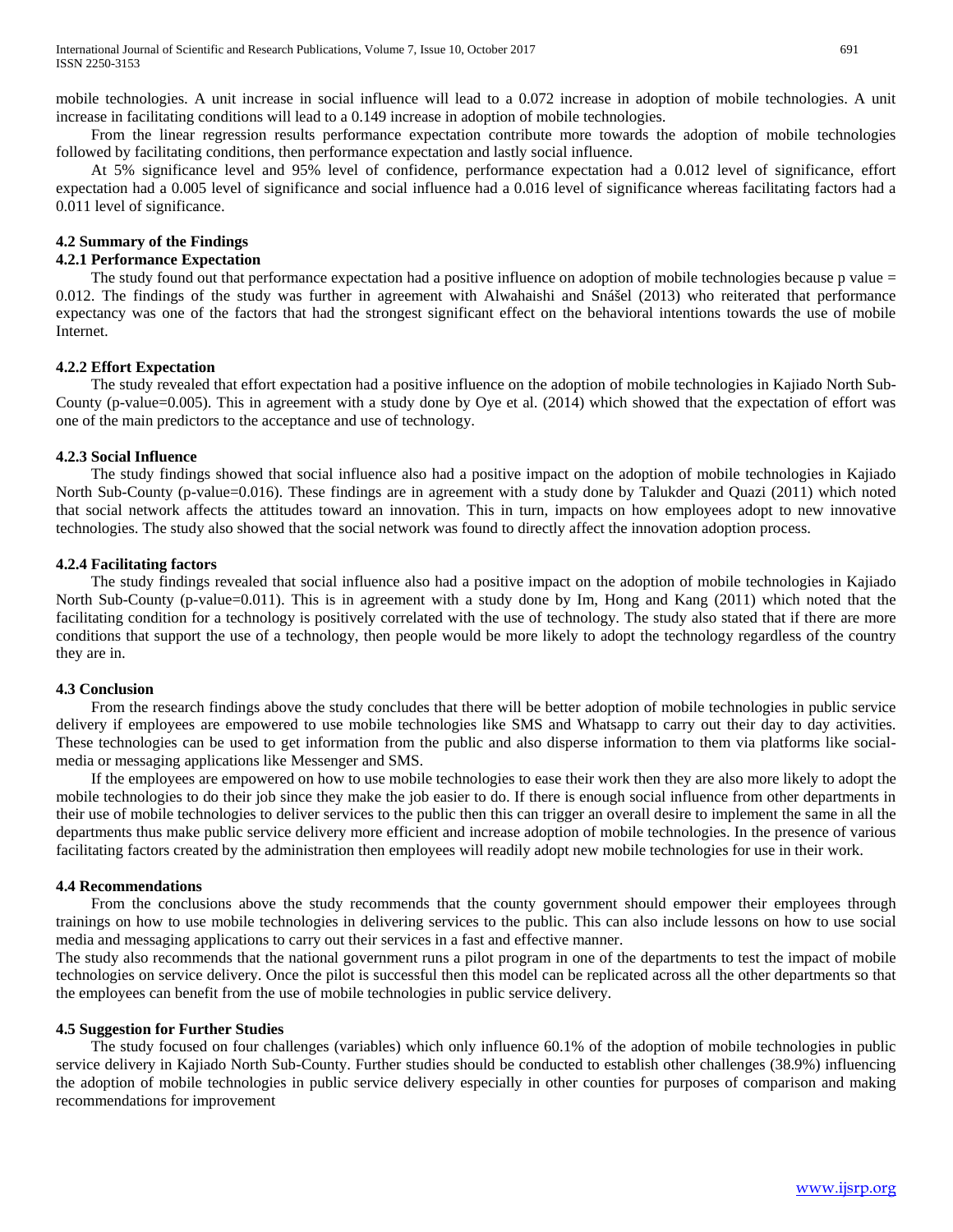#### **REFERENCES**

- [1] Alsheri, M., & Drew, S. (2011). E-Government Principles: Implementation, advantages and Challenges. *International Journal of Electronic Business Vol. 9 No. 3*, 255-270.
- [2] Alwahaishi, S. & Snášel, V. (2013). Factors influencing the consumers' adoption of mobile internet. *The Society of Digital Information and Wireless Communications*, 1(1), 31-39.
- [3] Bhattacherjee, A. (2012). Social science research: principles, methods, and practices. *Textbooks Collection. Book 3.* http://scholarcommons.usf.edu/oa\_textbooks/3
- [4] Charles, A. (2013). Nokia revenues slide 24% but Lumia sales rise offers hope. Guardian.
- [5] Cheng,Y., Yu, T., Huang,C., Yu,C., and Yu,C., "The Comparison of Three Major Occupations for User Acceptance of Information Technology: Applying the UTAUT Model," business, Vol. 3 No. 2, pp. 147-158, 2011doi:10.4236/ib.2011.32021
- [6] Copper, D., & Schindler, P. (2006). *Marketing Research.* New York: McGrawhill.
- [7] County Government of Kajiado. (2015, August). County Website. *retrived from www.gov.kajiado.go.ke*.
- [8] Danida. (2012). *Using ICT to Promote Governance.* Copenhagen: Danida.
- [9] Engotoit,B.,Moya,B.,Kituyi,G. & Abima,B. (2016). A Mobile-Based Communication Adoption Model for agricultural market information dissemination in Uganda. *Global Journal of Computers & Technology Vol. 5, No. 1,*
- [10] Ghauri, P., & Gronhaug, K. (2010*). Research Methods in Business Studies: A Practical Guide.* (Fourth Edition ed.) FT-Pearson.
- [11] Grindle, M. (2012). Good Enough Governance revisited. Development Policy Review (special Issue). Developmental States in the new millenium Vol 25., pp. 533-574.
- [12] Im, I., Hong, S. & Kang, M. (2011). An international comparison of technology adoption. *Information & Management*, 48(1), pp.1-8.
- [13] KNBS. (2015). *Economic Survey 2014.* Nairobi: Kenya National Bureau of Statistics.
- [14] Kumar, R. (2011). Research Methodology. A Step by Step Guide for Beginners. Sage. Los angeles
- [15] Kumar, R., & Best, M. L. (2006). Impact and sustainability of E- Government Services in developing countries; "Lessons learnt from Tamil Nadu, India". *The Information Society Vol 22 No.1* , 1-12.
- [16] Kwamboka, L. (2013). *Open Data- How Kenya Did it.* Nairobi: Kenya Open Data Initiative.
- [17] Maheswari, B., Kumar , V., & Sharan, V. (2005). E-Government project Effectiveness. Management considerations for design and development.
- [18] Marchewka, J., Liu, C.,and K. Kostiwa, K, (2007) An Application of the UTAUT Model for Understanding Student Perceptions Using Course Management Software, Vol. 7 Issue 2, pp 93-104.
- [19] Mofleh, S. (2008). Developing countries and ICT initiatives: Lessons learnt from Jordan's experience. *The Electronic Journal on Information asystems in Developing countries, Vol . 34 No. 5*, 1-17.
- [20] Mugenda, M., & Mugenda, A. (2003). *Research Methods.* Nairobi: Acts press.
- [21] Mugenda, M., & Mugenda, A. (2008). Research Methods, Quantitative and Qualitative
- [22] *Approaches*, Acts Press Nairobi
- [23] O'Donnell, M.(2013). Using ICT to enhance Marketing for small Agricultural producers. USAID.
- [24] Oye, N., A.Iahad, N. & Ab.Rahim, N. (2014). The history of UTAUT model and its impact on ICT acceptance and usage by academicians. *Education and Information Technologies*, 19(1), pp.251-270.
- [25] Prensky, M. (2001). "Digital Nations, Digital Immigration Part 1 ". *On the Horizon*, pp. 1-6.
- [26] Robson, C. (2002). Real World Research. A Resource for Social Scientists and Practitioner Researches 2nd edition. London: Oxford.
- [27] Rogers, E. M. (2003). *Diffusion of innovations, Fifth Edition.* New york: Free press.
- [28] Ruth, K.(2012). Information Technology and Procurment Process In Kenya (Masters Thesis, School of Business, University of Nairobi.
- [29] Sharma, S. K., & Gupta, J. N. (2003). Building blocks of E-Government- A Framework. *Journal of E-commerce in organisations*, 1:4.
- [30] Suhonen, J., Anonah, E.,Ruoho, M., Sutinen, E. & Kolog,A. (2015).Using Unified Theory of Acceptance and Use of Technology Model to predict students' behavioural intention to adopt and use e-counselling in Ghana. *Modern Education and Computer Science press. DOI: 10.5815/ijmecs.2015.11.01*
- [31] Talukder, M. & Quazi, A. (2011). The Impact of Social Influence on Individuals' Adoption of Innovation. *Journal of Organizational Computing and Electronic Commerce*, 21(2), pp.111-135.
- [32] USAID (2015) [https://www.usaid.gov](https://www.usaid.gov/) retrived 16th July 2016
- [33] Venkatesh, V., Morris , M., Davis, G., & Davis, F. (2003, September). User Acceptance of Information technology: Towards a unified View. *MIS Quaterly*, pp. 425-478.
- [34] Wamoto, F.(2015). E-government Implementation In Kenya, an Evaluation of factors hindering or promoting e-government successful implementation. International journal of Computer ApplicationsTechnology and Research. Vol 4-issue 12-915
- [35] WhatsApp. (2012). Blackberry App World. *Blackberry App World*.

#### **AUTHORS**

**First Author** – Martin Ndirangu Kimemia, Master of Science in Governance and Leadership, Jomo Kenyatta University of Agriculture and Technology, Kenya

**Second Author** – Prof. Mike Iravo, College of Human Resource Development, Jomo Kenyatta University of Agriculture and Technology, Kenya